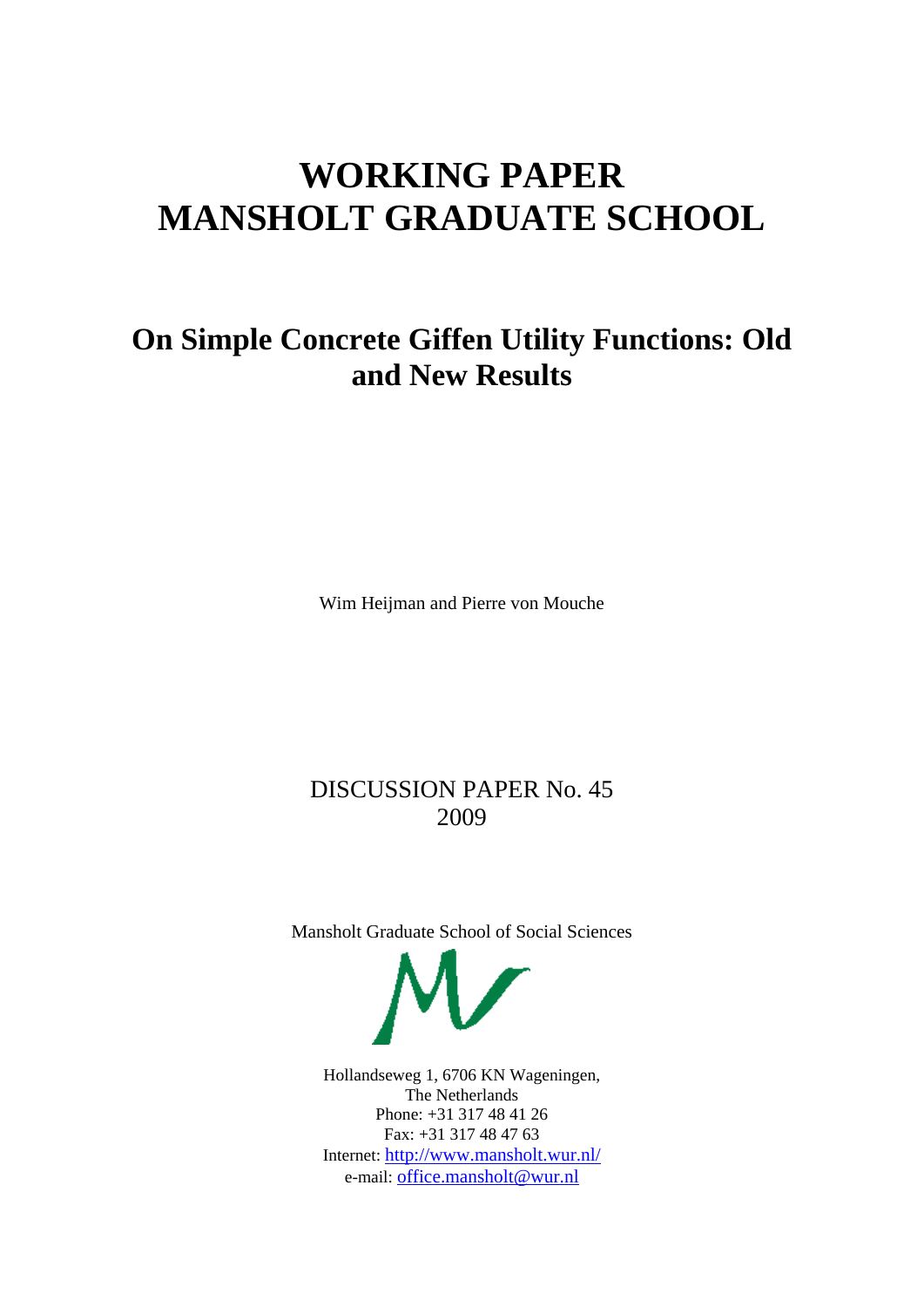Working Papers are interim reports on work of Mansholt Graduate School (MG3S) and have received only limited reviews<sup>[1](#page-1-0)</sup>. Each paper is refereed by one member of the Editorial Board and one member outside the board. Views or opinions expressed in them do not necessarily represent those of the Mansholt Graduate School.

The Mansholt Graduate School's researchers are based in two departments: 'Social Sciences' and 'Environmental Sciences' and two institutes: 'LEI, Agricultural Economics Research Institute' and 'Alterra, Research Institute for the Green World'. In total Mansholt Graduate School comprises about 250 researchers.

Mansholt Graduate School is specialised in social scientific analyses of the rural areas and the agri- and food chains. The Graduate School is known for its disciplinary and interdisciplinary work on theoretical and empirical issues concerning the transformation of agriculture, rural areas and chains towards multifunctionality and sustainability.

Comments on the Working Papers are welcome and should be addressed directly to the author(s).

| Prof.dr. Wim Heijman  | Economics of Consumers and Households Group              |
|-----------------------|----------------------------------------------------------|
|                       | Wageningen University, Hollandseweg 1, 6706 KN           |
|                       | Wageningen, The Netherlands                              |
| Dr. Pierre van Mouche | Economics of Consumers and Households Group              |
|                       | Wageningen University, P.O. Box 100, 6700 AC Wageningen, |
|                       | The Netherlands                                          |

Editorial Board: Prof.dr. Wim Heijman (Regional Economics) Dr. Johan van Ophem (Economics of Consumers and Households) Dr. Geoffrey Hagelaar (Management Studies)

1

<span id="page-1-0"></span><sup>&</sup>lt;sup>1</sup> Working papers may have been submitted to other journals and have entered a journal's review process. Should the journal decide to publish the article the paper no longer will have the status of a Mansholt Working Paper and will be withdrawn from the Mansholt Graduate School's website. From then on a link will be made to the journal in question referring to the published work and its proper citation.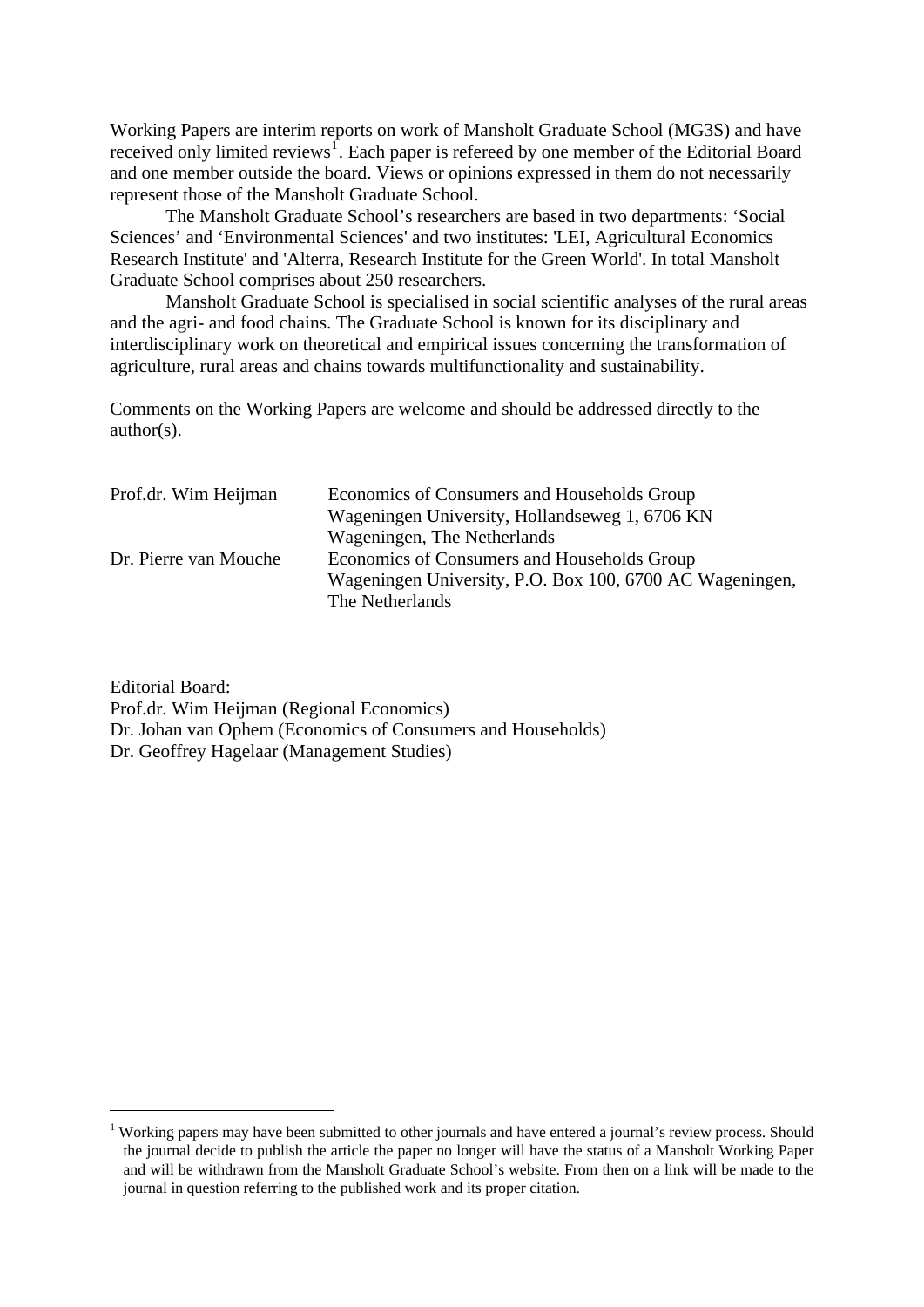## On Simple Concrete Giffen Utility Functions: Old and New Results.

by WIM HEIJMAN AND PIERRE VON MOUCHE<sup>\*</sup>

24 November 2008†

#### Abstract

We present a theoretical review of the literature on simple concrete continuous utility functions for Giffen and inferior goods within the context of the utility maximisation problem under a budget restriction and provide new functional forms. The article is organised around the specific properties such utility functions have. These properties include increasingness, quasi-concavity, and the applicability of Gossen's Second Law. (JEL: D11)

#### 1 Introduction

Recently Jensen and Miller [2008] have found strong evidence that for poor consumers in the Hunan province in China rice is a Giffen good. This is interesting, because it is the first empirical evidence for such goods. In fact all other 'examples' of Giffen goods, including the classic text book 'example' of the potato during the Irish famine, have been discredited because the data were not correctly interpreted or analysed. One of the problems is that price changes in the good that is supposed to be Giffen are often associated with budget changes, making it difficult to empirically isolate the Giffen effect (see NACHBAR, 1998). We will not take part into this discussion but, extra motivated by the result of Jensen and Miller, will deal with the complementary question concerning Giffen goods: to what extent are Giffen goods theoretically possible in the neoclassical framework of utility maximisation under a budget restriction.<sup>1</sup>

<sup>∗</sup>We would like to thank R. Haagsma, W. Pijnappel and J. Rouwendal for their comments. For the upkeep of this article readers are invited to consult the home page of P. v. M.

<sup>†</sup>Revised version of 22 November 2007.

<sup>&</sup>lt;sup>1</sup>But we use the opportunity to give here some more background on the empirical question. First we note that this question relates, contrary to the theoretical, to aggregate behaviour. Next we note that observed demand may in principle not be compatible with utility maximisation behaviour under a budget restriction. Reasons for the failing of empirical evidence have been suggested: for instance, aggregate demand is less likely to show Giffen behaviour than individual demand (see DOUGAIN, 1982 and references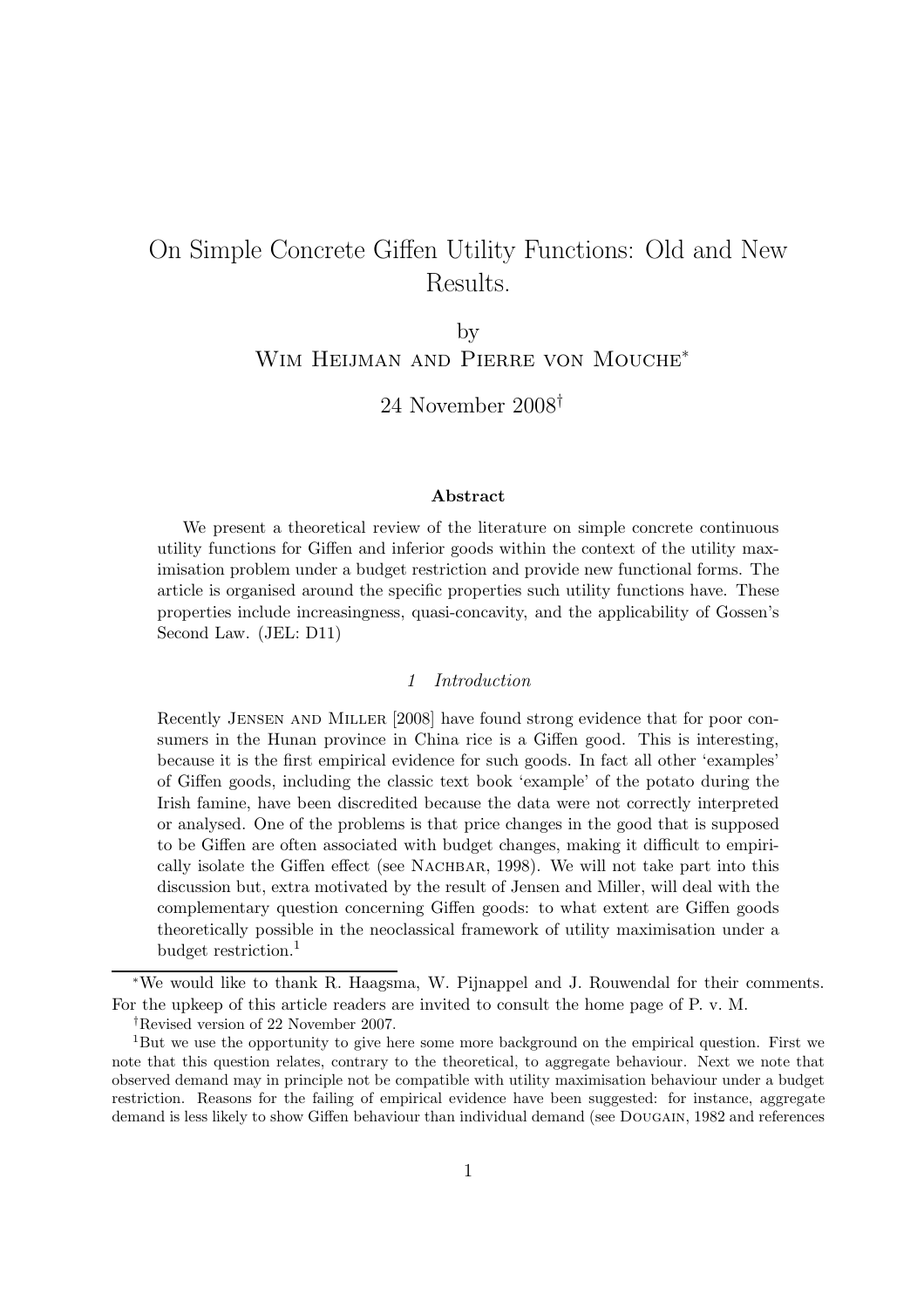It is generally believed that Giffen utility functions, i.e. utility functions for a Giffen good, are compatible with various reasonable properties of these functions, but rigorous proofs for such beliefs generally are lacking. The usual way to illustrate the existence of Giffen goods is by a graphical analysis for the case of two goods with a figure showing (two) indifference sets of the utility function and two budget lines. This is even the case in the advanced microeconomics text book of Mas-Colell, Whinston, and Green [1995]. But such figures do not tell much about the specific properties the utility function may have. What is needed is a simple Giffen utility function with the desired properties or just a proof that such a function exists. By 'simple' we just mean that proving that the function has the desired properties essentially can be done by hand. And for our purposes it is sufficient to agree that a function is 'concrete' when it is a (may be complicated) composition of standard functions; also piecewise definitions (like in Example 3) are allowed.

The popularity of graphical illustrations has to do with the fact that simple concrete Giffen utility functions with reasonable specific properties are not wellknown. It may be noted here that in other settings of the utility maximisation problem, for example, the labour-leisure-model or in case if of other (subsistence) restrictions besides the budget restriction, it is easier to provide simple concrete Giffen utility functions with reasonable properties.<sup>2</sup>

Various authors dealt with the search for simple concrete Giffen utility functions. They considered two types of problems, depending on the specific reasonable properties such a function  $u$  (in the case of two goods) should have:

- $-$  u is continuous, strongly increasing<sup>3</sup> and quasi-concave. (The weak Giffen problem.)
- $u$  is continuous and has the property that Gossen's Second Law is applicable. (The text book Giffen problem.)

Of course, besides the weak and text book Giffen problems one can formulate other Giffen problems. Natural is to ask for a simple concrete utility function that solves simultaneously the weak and text book Giffen problem:

 $- u$  simultaneously solves the weak and text book Giffen problem. (The strong Giffen problem.)

The weak Giffen problem was first solved by WOLD [1948]. This was overlooked by other authors like Spiegel [1994] and Moffatt [2002], who also tried to solve

<sup>2</sup>For example in the labour-leisure-model a Leontief utility function  $u(l, x) = \min(l, x)$  and budget restriction  $wl + px \leq wT$ , the demand function for leisure is strictly increasing. And BERGSTROM AND Varian [1996] give an example of a Giffen good in the context of subsistence restrictions: second-class carriage in the Orient Express for Agatha; see also Jensen and Miller [2008] for more on this setting.

<sup>3</sup>A real-valued function f on a subset A of  $\mathbb{R}^n$  is <u>strongly increasing</u> if  $f(\mathbf{x}) \leq f(\mathbf{y})$  for all  $\mathbf{x}, \mathbf{y} \in A$ with  $x_i \leq y_i$   $(1 \leq i \leq n)$  and  $f(\mathbf{x}) < f(\mathbf{y})$  for all  $\mathbf{x}, \mathbf{y} \in A$  with  $x_i < y_i$   $(1 \leq i \leq n)$ .

therein). Results for empirical evidence of inferior goods are more positive. It is known that such goods exist in abundance (at least when budgets are sufficiently high) in the real world. For example, in Baruch and Kannai [2001] evidence was found that the Japanese alcoholic beverage shochu is an inferior good and, more interestingly, that it may even be a candidate for a Giffen good. And McKenzie [2002] had 'good hope' that in Mexico after the 1995 Peso crisis tortillas are, for poor consumers, a Giffen good; but it turned out only to be inferior.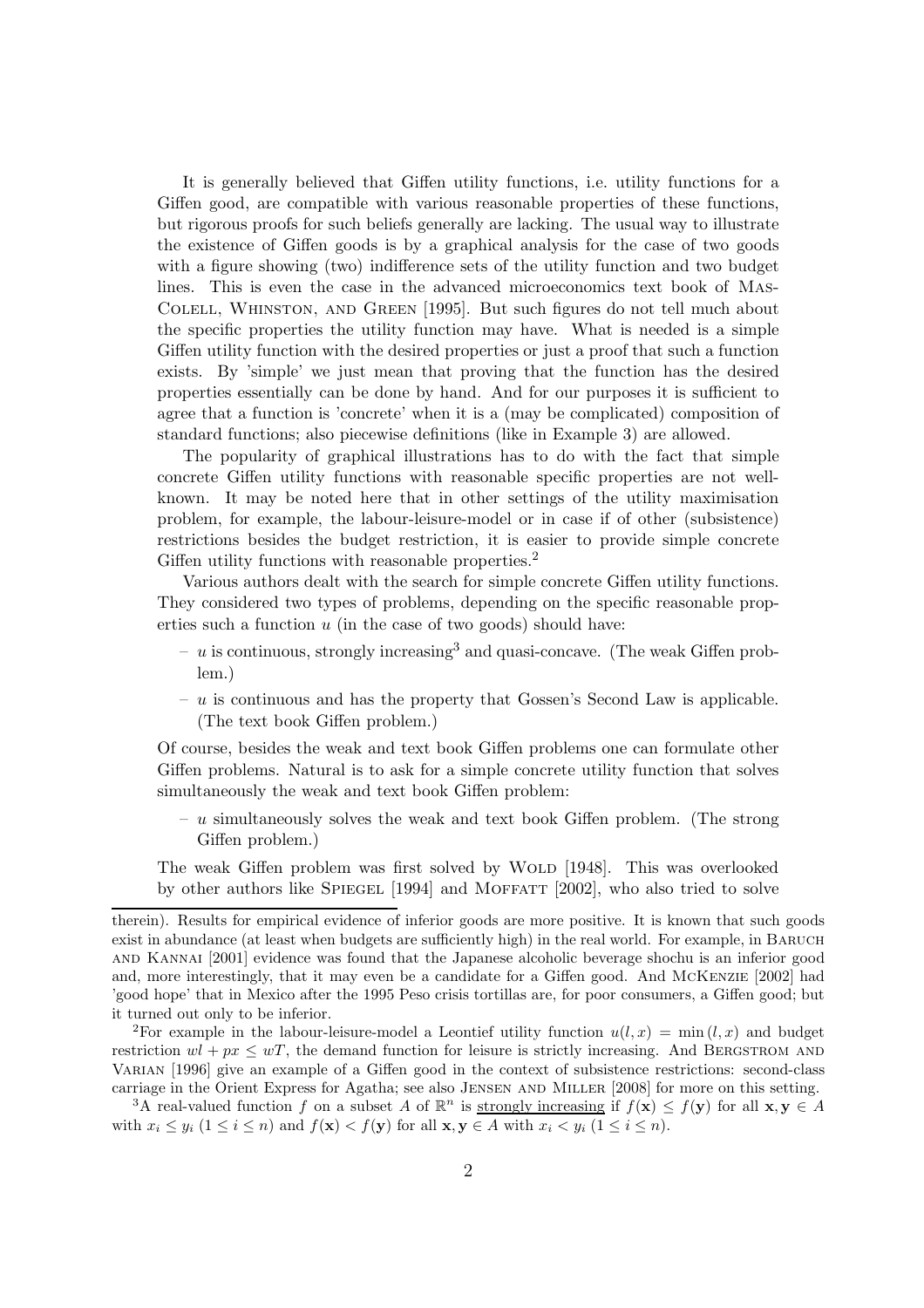this problem.<sup>4</sup> In fact Spiegel solved the text book Giffen problem and conjectured that there does not exist a continuous quasi-concave strongly increasing Giffen utility function. This led Moffatt to refute Spiegel's conjecture by providing (a quite technical constrictive) proof that such a function does exist, without providing a concrete one. Recently a whole class of utility functions that solve the weak Giffen problem was given by Sørenson [2006]. The strong Giffen problem still is not solved.

All this motivated us to review the literature on simple concrete Giffen utility functions and to present the explicit formula's of such functions. Because various articles that we review contain fallacies we decided to make the review self-contained and to provide in the appendix (new more modern) proofs for the claims made. Finally, we provide a new example that solves the strong Giffen problem with an arbitrary prescribed precision.

According to economic theory there is a relationship between Giffen goods and inferior goods. Under certain conditions, a Giffen good is an inferior good. Therefore the article also will deal with simple concrete utility functions for inferior goods.

We emphasise that there is no universally adopted definition of both a Giffen good and an inferior good. Definitions may differ in the details. Therefore it is important to clarify these notions and how they are related. This will be done in Section 2. Sections 3–6 then present the old and new simple concrete Giffen utility functions and Section 7 concludes.

#### 2 Setting

The setting for the utility maximisation problems we deal with always is the following standard one: by a <u>utility function</u> we will understand a function  $u : \mathbb{R}^n_+ \to \mathbb{R}$ . And given a utility function u, (budget)  $m \geq 0$  and (prices)  $p \in \mathbb{R}_{++}^n$ , we consider the maximisation problem of u under the (budget) restriction  $\mathbf{p} \cdot \mathbf{x} \leq m$ . If u is upper semi-continuous, then each utility maximisation problem has at least one maximiser. Sufficient for that there is at most one maximiser is that  $u$  is strictly quasi-concave.

Given (a good) i, a budget and prices of the other goods, let  $I$  be the subset of prices  $p_i$  of good i for which the utility maximisation with this budget and these prices has a unique maximiser  $\breve{\mathbf{x}}(p_i)$ . By the <u>demand function</u> of i we understand the *i*-th component function  $\ddot{x}_i : I \to \mathbb{R}$ . And given prices **p**, let *J* be the subset of budgets m for which the utility maximisation with this budget and these prices has a unique maximiser  $\hat{\mathbf{x}}(m)$ . By the Engel function of i we understand the i-th component function  $\hat{x}_i : J \to \mathbb{R}$ .

In Theorem 1 below, we will use that each demand function  $\tilde{x}_i: I \to \mathbb{R}$  has the

<sup>&</sup>lt;sup>4</sup>The reason why why Wold's article fell into oblivion may be due to his book WOLD AND JUREEN [1953] that did not contain the result of the article.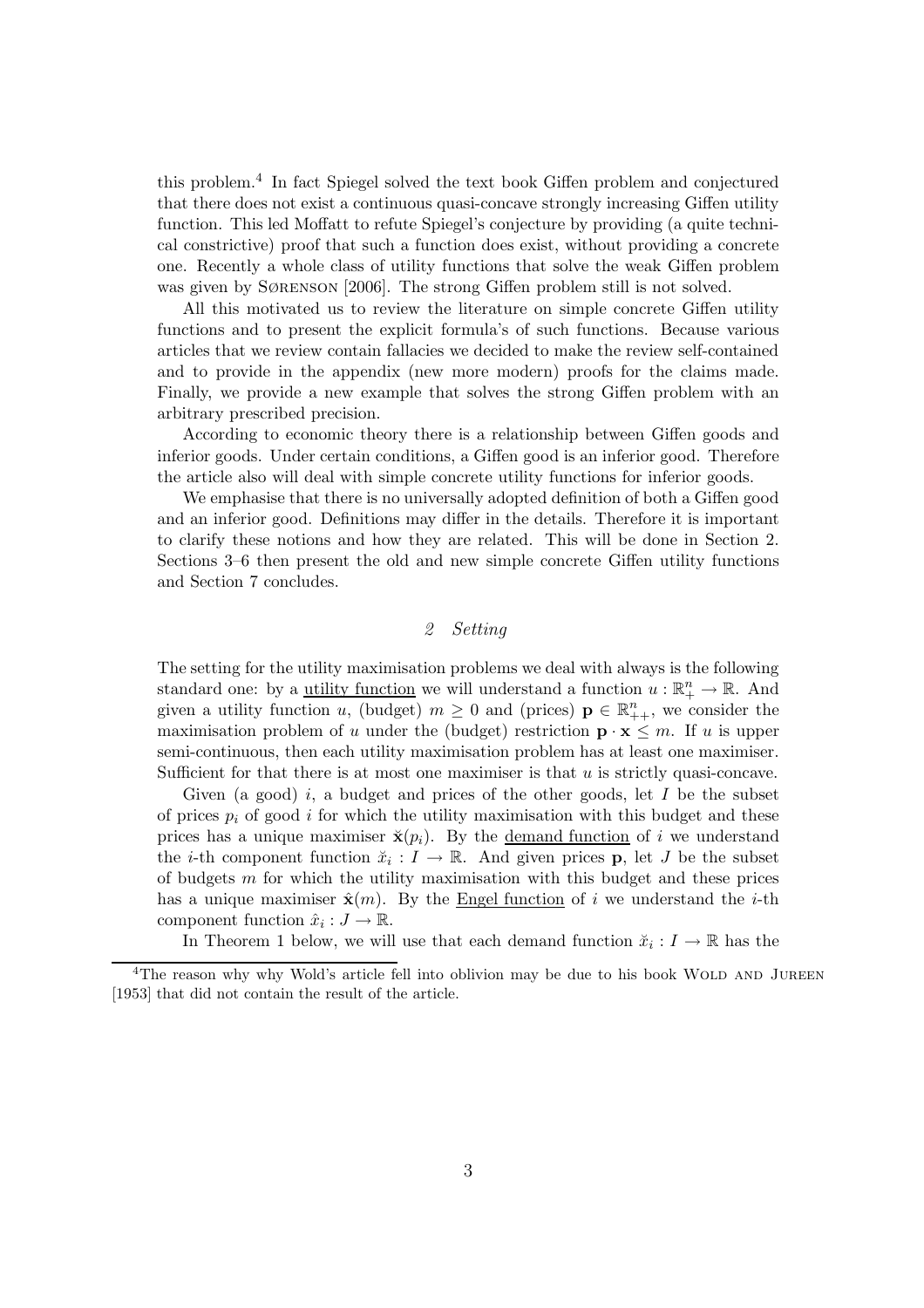following property:<sup>5</sup> for all  $p_i, p_i' \in I$  with  $p_i < p_i'$  one has

$$
\tilde{x}_i(p_i) = 0 \Rightarrow \tilde{x}_i(p_i') = 0.
$$

DEFINITION 1 We say that good i is Giffen if it has a demand function that is strictly increasing on a subset  $\mathcal P$  of its domain that contains at least two points. In this case we more precisely say that good  $i$  is Giffen on  $P$ . And we say that good  $i$  is inferior if it has an Engel function that is strictly decreasing on a subset of its domain that contains at least two points. In this case we more precisely say that good i is inferior on  $M$ . We say that u is Giffen if there is a good that is Giffen and that u is inferior if there is a good that is inferior.  $\diamond$ 

We will refer in these definitions to  $P$  as price section and to  $M$  as budget section.

Note that Definition 1 is not only very natural but also very friendly for a utility function to be Giffen or inferior. In particular continuity or quasi-concavity of the utility function is not assumed. However, it is very easy to give, in case  $n \geq 2$ , a simple concrete discontinuous Giffen (inferior) utility function.<sup>6</sup> However, for  $n = 1$ there neither exists a Giffen nor an inferior utility function as easily can be shown. Providing a simple concrete continuous utility function (in case  $n = 2$ ) already is a little bit puzzling. Of course, more demanding examples are given below.

It is simple to prove that if good i is Giffen on a price section  $P$ , then this price section necessarily is bounded. Also observe that the set  $\mathcal M$  cannot contain 0 if a good is inferior on M. Even: if good i is inferior on a budget section  $M$ , then M is bounded below by a positive budget level. This does not exclude (even for continuous utility functions, as Example 5 shows) that a good may be inferior on an unbounded budget section. One should be careful by the text book wisdom that each Giffen good is inferior. Theorem 1 provides quite weak sufficient conditions for a Giffen good to be inferior.

Notation: above we have defined  $\hat{\mathbf{x}}(m) \in \mathbb{R}^n_+$ ;  $\hat{x}(m)$  there was supposed to be unique. Now, given prices, denote for each budget  $m \geq 0$  by  $\hat{\mathbf{x}}(m)$  the set of maximisers of the utility maximisation problem for these prices and  $m$  and let  $\hat{x}_i(m) := \{x_i \mid \mathbf{x} \in \hat{\mathbf{x}}(m)\}.$ 

THEOREM 1 Suppose  $u : \mathbb{R}^n_+ \to \mathbb{R}$  is upper semi-continuous and i is Giffen on a price section P. Then there exists a price  $p'_i$  of good i and budgets  $m, m'$  with  $m < m'$ such that  $\hat{x}_i(m) > \hat{x}_i(m')$ .<sup>7</sup> In particular, if for each price in  $P$  and each budget

<sup>&</sup>lt;sup>5</sup>We can not give a reference from the literature for this property, so we provide here a proof: we may assume that  $i = 1$  and now prove the statement by contradiction. So suppose there is  $p_1 \in \mathcal{P}$  with  $\tilde{x}_1(p_1) = 0$  and suppose  $p_1' \in \mathcal{P}$  with  $p_1 < p_1'$  and let  $p_2, \ldots, p_n$  the prices of the other goods and m the budget. Let  $\mathbf{p} = (p_1, p_2, \ldots, p_n)$ ,  $\mathbf{p}' = (p_1', p_2, \ldots, p_n)$ , x the unique maximiser for p and m and **x'** the unique maximiser for **p'** and m. Now  $x_1 = \tilde{x}_1(p_1) = 0$  and therefore  $\mathbf{p}' \cdot \mathbf{x} = \mathbf{p} \cdot \mathbf{x} \leq m$ . Also  $\mathbf{p} \cdot \mathbf{x}' \leq \mathbf{p}' \cdot \mathbf{x}' \leq m$ . Because  $\mathbf{x}'$  is unique,  $u(\mathbf{x}) < u(\mathbf{x}')$  holds. And because  $\mathbf{x}$  is unique,  $u(\mathbf{x}') < u(\mathbf{x})$ . This is a contradiction.

<sup>6</sup>Draw the two budget lines, define the value of the utility function to be zero outside these lines and in an appropriate way on the lines.

<sup>&</sup>lt;sup>7</sup>This means that each element of the set  $\hat{x}_i(m)$  is larger than each element of the set  $\hat{x}_i(m')$ .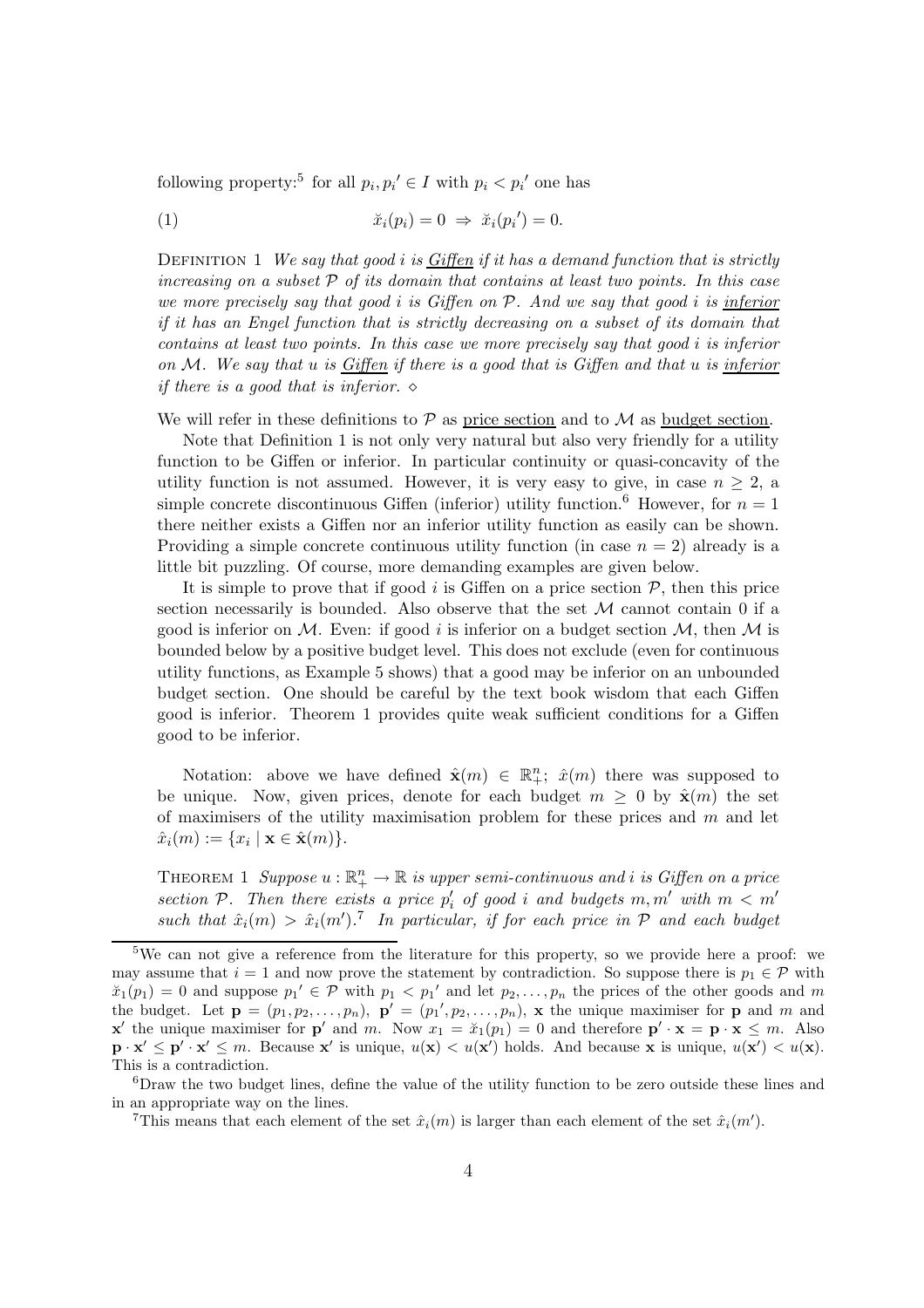each utility maximisation problem has a unique maximiser, then good i is inferior  $(an \{m, m'\})$ .  $\diamond$ 

Proof.— Suppose good *i* is Giffen on the price section  $\{p_i, p_i'\}$  with  $p_i < p_i'$ . Now  $\tilde{x}_i(p_i') > 0$ . By (1), one has  $\tilde{x}_i(p_i) \neq 0$ . Let m' be the budget for calculating the substitution and income effect (à la Slutsky):  $m' - m = \breve{x}_i(p_i)(p_i' - p_i)$ . One has  $m < m'$ . Let  $\mathbf{x}''$  be a maximiser for the utility maximisation problem for budget  $m'$ and price  $p_i'$  of good *i*. Now

$$
0 < \breve{x}_i(p_i') - \breve{x}_i(p_i) = (\breve{x}_i(p_i') - x_i'') + (x_i'' - \breve{x}_i(p_i)).
$$

The second term is the substitution effect. This effect is non-positive (upper semicontinuity is sufficient for that as one can verify). Therefore  $\ddot{x}_i(p_i') > x''_i$ . Q.E.D.

It is interesting to note that it is not clear at all whether each Giffen good always is inferior.

From now on we only will deal with the case where there are two goods, *i.e.* where  $n = 2$ . For this case, a utility maximisation problem with merely budget-balanced maximisers, *i.e.* maximisers **x** that satisfy  $\mathbf{p} \cdot \mathbf{x} = m$ , essentially comes down to maximising the function of one variable  $U : [0, m/p_1] \to \mathbb{R}$  defined by

(2) 
$$
U(x_1) := u(x_1, \frac{m - p_1 x_1}{p_2}).
$$

#### 3 Text book Giffen problem

An elementary result in microeconomics is that under weak conditions, a maximiser of the utility maximisation problem, given prices  $(p_1, p_2)$  and a positive budget m, solves the following system of 2 equations in the 2 unknowns  $x_1, x_2 \in \mathbb{R}_{++}$ :<sup>8</sup>

$$
(3) \t\t\t p_1x_1 + p_2x_2 = m,
$$

(4) 
$$
\frac{\partial u}{\partial x_2}(x_1, x_2)/p_2 = \frac{\partial u}{\partial x_1}(x_1, x_2)/p_1.
$$

Indeed, each maximiser, that is interior and in which  $u$  is differentiable, solves (4) and thus is a solution of the system if it is also budget balanced. (3) is the budget-balance restriction and the equation in (4) is also sometimes referred to as Gossen's Second Law. And sufficient conditions for a solution  $(x_1, x_2)$  of the system to be a maximiser are:

u is continuous, quasi-concave and in  $(x_1, x_2)$  differentiable with positive partial derivatives (Utility Maximisation Rule).

If the Utility Maximisation Rule can not be applied, then, of course, it still might be possible that a solution of (3) and (4) is a maximiser.

By the text book Giffen problem we understand the following problem: give a simple concrete utility function  $u : \mathbb{R}^2_+ \to \mathbb{R}$ , a price section  $P$  of good 1 and  $p_2, m > 0$ such that

<sup>&</sup>lt;sup>8</sup>Of course, (4) here only is present for  $(x_1, x_2) \in \mathbb{R}^2_{++}$  in which u is partially differentiable.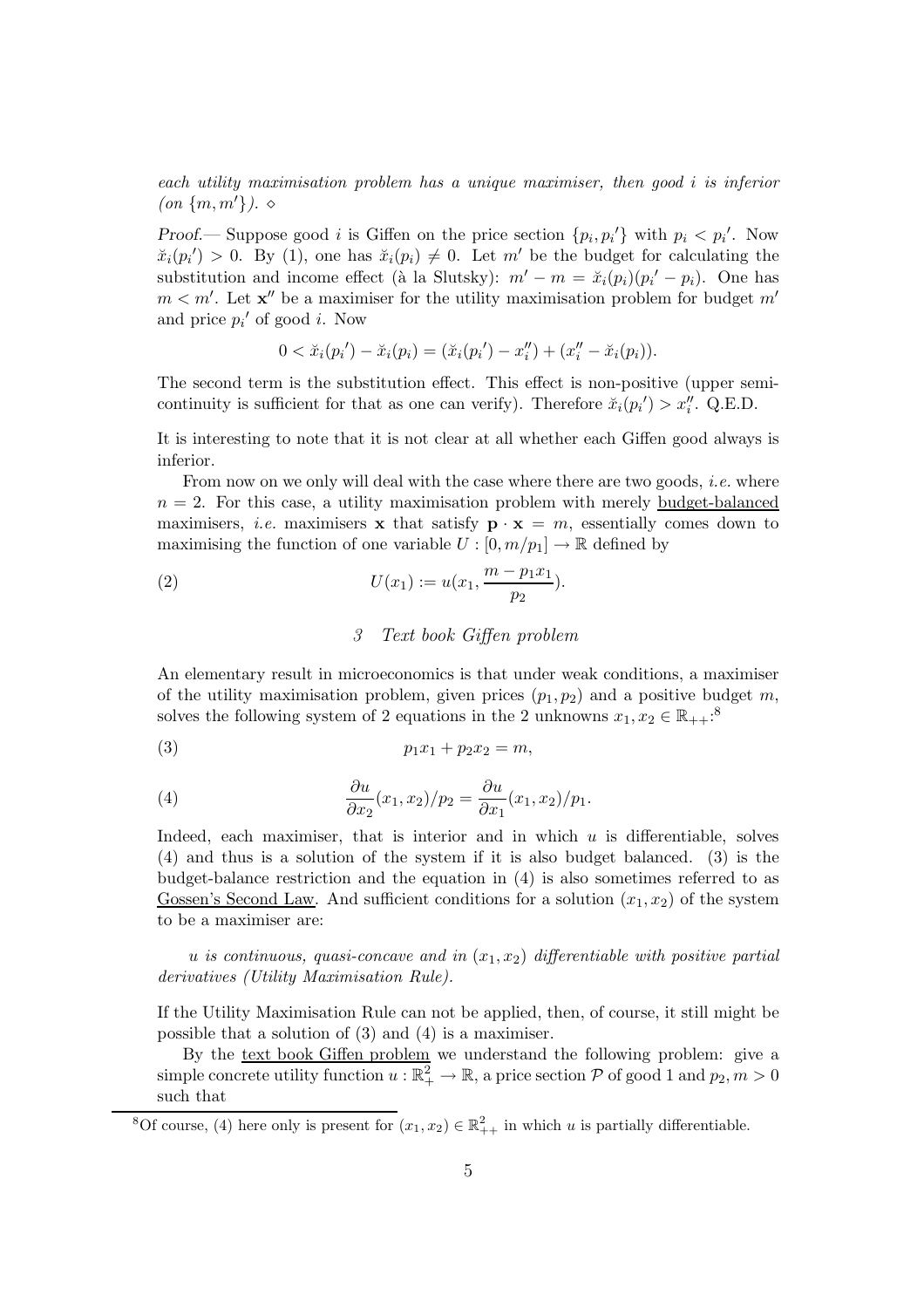

Figure 1: Indifference sets of  $u_1^T$  (left), and  $u_1^T$  is Giffen (right).

- good 1 is Giffen on  $P$ ;
- *u* is continuous, and on  $\mathbb{R}^2_{++}$  is partially differentiable;
- for each  $p_1 \in \mathcal{P}$  the unique maximiser of the maximisation problem involved is the unique solution of the system of equations  $(3)$  and  $(4)$ .<sup>9</sup>

A modification of a utility function in Spiegel [1994] (also see Weber [1997]) solves the text book Giffen problem. The next example deals with this modified function.<sup>10</sup>

EXAMPLE 1 Let

$$
u_1^T(x_1, x_2) := -x_1^2 + \alpha x_1 + x_2 + \frac{x_2^2}{2},
$$

where  $\alpha = 100$ .  $u_1^T$  solves the text book Giffen problem. More precisely: fix  $p_2 = 1$ and  $m \in (1, \frac{\alpha}{\sqrt{2}}-1)$ . For  $p_1 \in \mathcal{P} = (\frac{\alpha}{m+1} - \sqrt{\frac{\alpha^2}{(m+1)^2} - 2}, \frac{\alpha}{2} - \frac{1}{2})$ 2  $\sqrt{\alpha^2 - 8m}$ , the utility maximisation problem has a unique maximiser.<sup>11</sup> This maximiser is budget-balanced, interior, and given by

$$
\breve{\mathbf{x}}(p_1) = \left(\frac{-(m+1)p_1 + \alpha}{2 - p_1^2}, \ \frac{p_1^2 - \alpha p_1 + 2m}{2 - p_1^2}\right).
$$

Good 1 is Giffen on the price section  $P \sim$ 

<sup>9</sup>One could wish to add here 'and that this system easily can be solved by hand', because if it is difficult to solve the system of equations, the utility function is not really appropriate for text book purposes.

<sup>&</sup>lt;sup>10</sup>In fact Spiegel took  $p_2 = 1$ ,  $m = 55$  and  $\mathcal{P} = \{1, 1.1\}$  and used a 'repaired' version of our  $u_1^T$  to improve the properties of the indifference sets. The repair consisted on modifying  $u_1^T$  for  $x_1 > 50$ . But his version only improved these properties a little bit (the modified function still is not quasi-concave) and lead to a piecewise definition, which made this function more complicated and thereby destroyed the partially differentiability of the utility function (on  $\mathbb{R}^2_{++}$ ). Therefore Spiegel's original utility function is, strictly speaking, not a solution of the text book Giffen problem.

<sup>&</sup>lt;sup>11</sup>Note that for small m a maximiser may be not unique, as can be seen from Figure 1 by looking to its south west corner.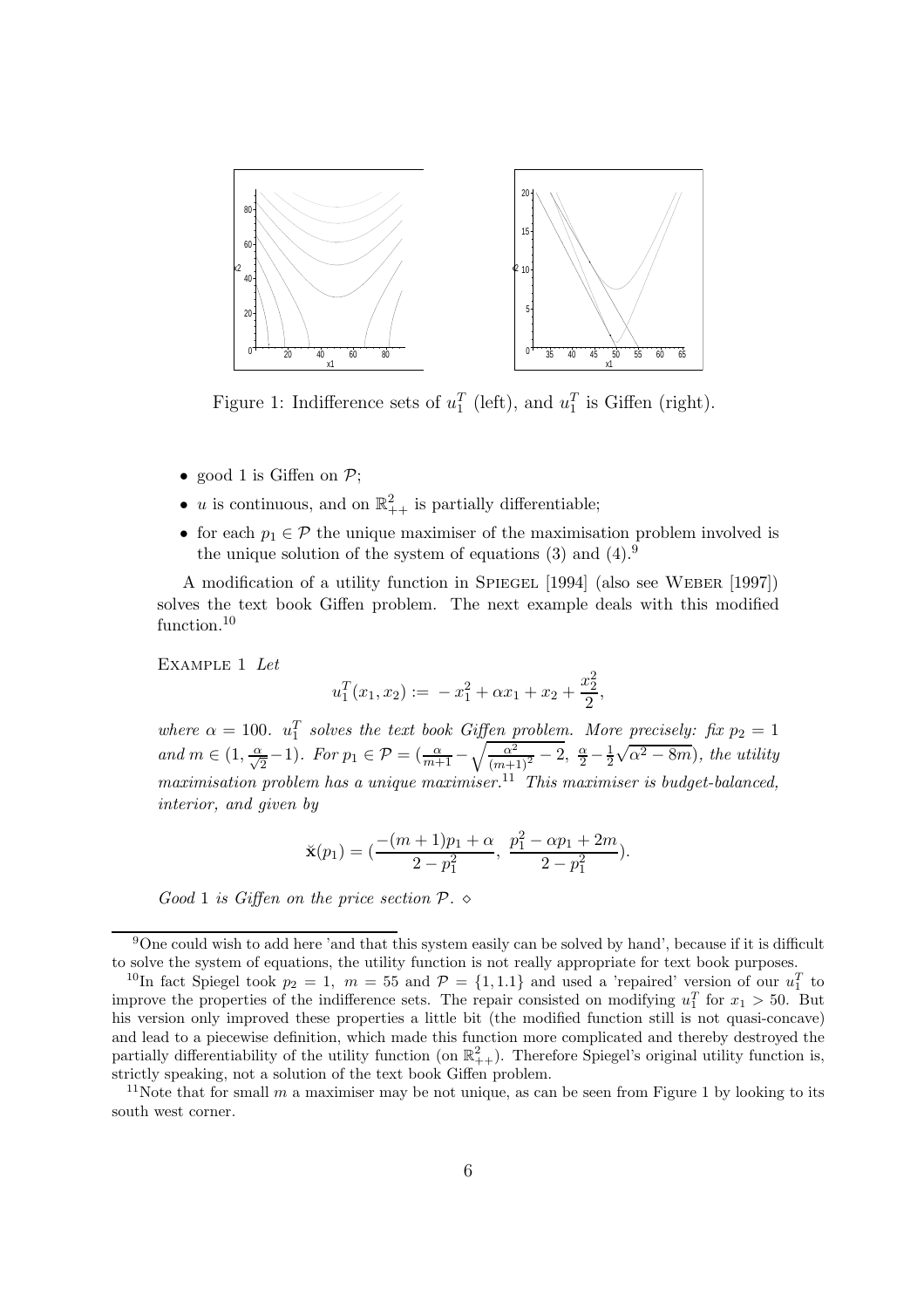

Figure 2: Indifference sets of  $u_2^T$  (left), and  $u_2^T$  is Giffen (right).

Some indifference sets of  $u_1^T$ , *i.e.* level sets, are given in Figure 1. It may be interesting to note that Example 1 shows that even additive separable functions may be Giffen. Figure 1 (where  $P = \{1, 11/10\}$  and  $m = 55$ ) shows<sup>12</sup> that  $u_1^T$  is Giffen (by providing the two relevant indifference sets and budget lines). For this example, the analysis is easy, but proving our result is more complicated because we have to prove that  $\ddot{x}_1$  is strictly increasing on the whole  $P$  instead of only on a two points set.

As explained in footnote 10, Spiegel's original function does not solve the text book problem. But our modification of Spiegel's function does. Spiegel's function as well as our modified one have not so nice indifference sets as can be seen from Figure 1 and the figure in Spiegel's article. After a long time of puzzling we found the following, like  $u_1^T$  also quadratic, utility function that also solves the text book Giffen problem and that is, as we will explain, superior to  $u_1^T$ :

EXAMPLE 2 Let

$$
u_2^T(x_1, x_2) := x_2(x_2 + 4x_1 - a),
$$

where  $a > 0$ .  $u_2^T$  solves the text book Giffen problem. More precisely: fix  $p_2 = 1$  and  $m \in (0, a)$ . For  $p_1 < \frac{4m}{a}$ , the utility maximisation problem has a unique maximiser. This maximiser is budget-balanced, interior, and given by:

$$
\tilde{\mathbf{x}}(p_1) = \left(\frac{4m - (2m - a)p_1}{2p_1(4 - p_1)}, \frac{4m - ap_1}{2(4 - p_1)}\right).
$$

If  $m > \frac{a}{2}$ , then good 1 is Giffen on the price section  $\mathcal{P} = (\frac{4m-4\sqrt{am-m^2}}{2m-a})$  $\frac{4\sqrt{am-m^2}}{2m-a}, \frac{4m}{a}$  $\frac{m}{a}$ ).  $\diamond$ 

Figure 2 gives some indifference sets of  $u_2^T$  (for  $a = 800$ ) and illustrates for this case that  $u_2^T$  is Giffen for the situation  $m = 600$  and  $\mathcal{P} = \{27/10, 29/10\}$ . Understanding by a good region of a utility function, a non-empty convex subset of  $\mathbb{R}^2_+$  with positive measure (may be infinity) where the function is strictly quasi-concave and strongly increasing,  $u_2^T$  is superior to  $u_1^T$  in the sense that it has (as may be clear from the left panel in Figure 2), contrary to  $u_2^T$  a good region of a very simple form:

(5) 
$$
D := \{(x_1, x_2) \in \mathbb{R}_+^2 \mid x_2 > 0 \text{ and } x_2 + 4x_1 - a > 0\}.
$$

<sup>&</sup>lt;sup>12</sup>Please note the scaling-down on the abscissa.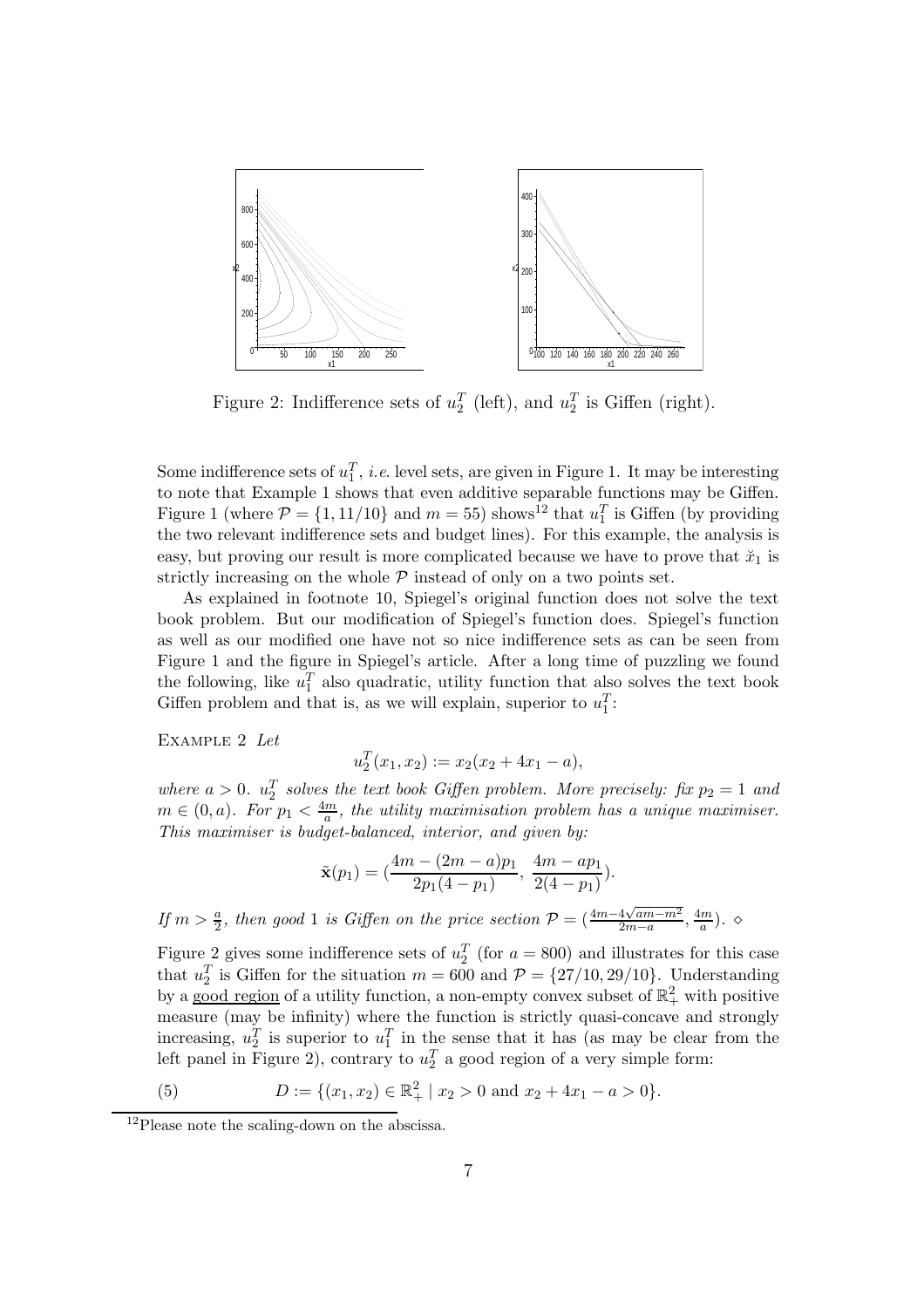

Figure 3: Indifference sets of  $u_1^W$  (left), and  $u_1^W$  is Giffen (right).

#### 4 Weak Giffen problem

By the weak Giffen problem we understand the following problem: give a simple concrete utility function  $u : \mathbb{R}^2_+ \to \mathbb{R}$ , a price section  $P$  of good 1 and  $p_2, m > 0$  such that

- good 1 is Giffen on  $P$ ;
- u is continuous, strongly increasing and quasi-concave.

Spiegel [1994] (who solved the text book Giffen problem) could not solve the weak Giffen problem, even conjectured that it does not have a solution. In fact the weak Giffen problem already many years before was solved in WOLD [1948]:

Example 3 Let

$$
u_1^W(x_1, x_2) := \begin{cases} x_1 - 1 & \text{if } x_1 \le 1, \\ \frac{x_1 - 1}{(x_2 - 2)^2} & \text{if } x_1 > 1 \text{ and } x_2 \le 8/5, \\ \frac{25}{4}(x_1 - 1) & \text{if } x_1 > 1 \text{ and } x_2 > 8/5. \end{cases}
$$

 $u_1^W$  solves the weak Giffen problem. More precisely: each utility maximisation problem has a unique maximiser and this maximiser is budget-balanced.<sup>13</sup> Let  $m > \frac{9}{5}p_2$ . For  $p_1 \in \mathcal{P} = (m - \frac{9}{5}p_2, m - p_2)$ , the maximiser is

$$
\breve{\mathbf{x}}(p_1) = (2 - \frac{m - 2p_2}{p_1}, -2 + \frac{2(m - p_1)}{p_2}).
$$

In case  $m > 2p_2$ , good 1 is Giffen on the price section  $P \sim$ 

Figure 3 gives some indifference sets of  $u_1^W$  and illustrates for this case that  $u_1^W$  is Giffen for the situation  $m = 4$ ,  $p_2 = 1$  and (the two points set)  $\mathcal{P} = \{45/20, 48/20\}.$ 

Analysing the with  $u_1^W$  associated function  $U$  (given by (2)) here is straightforward but a little technical because of the piece-wise definition of  $U$ . The more efficient

<sup>13</sup>But not necessarily interior for positive budget.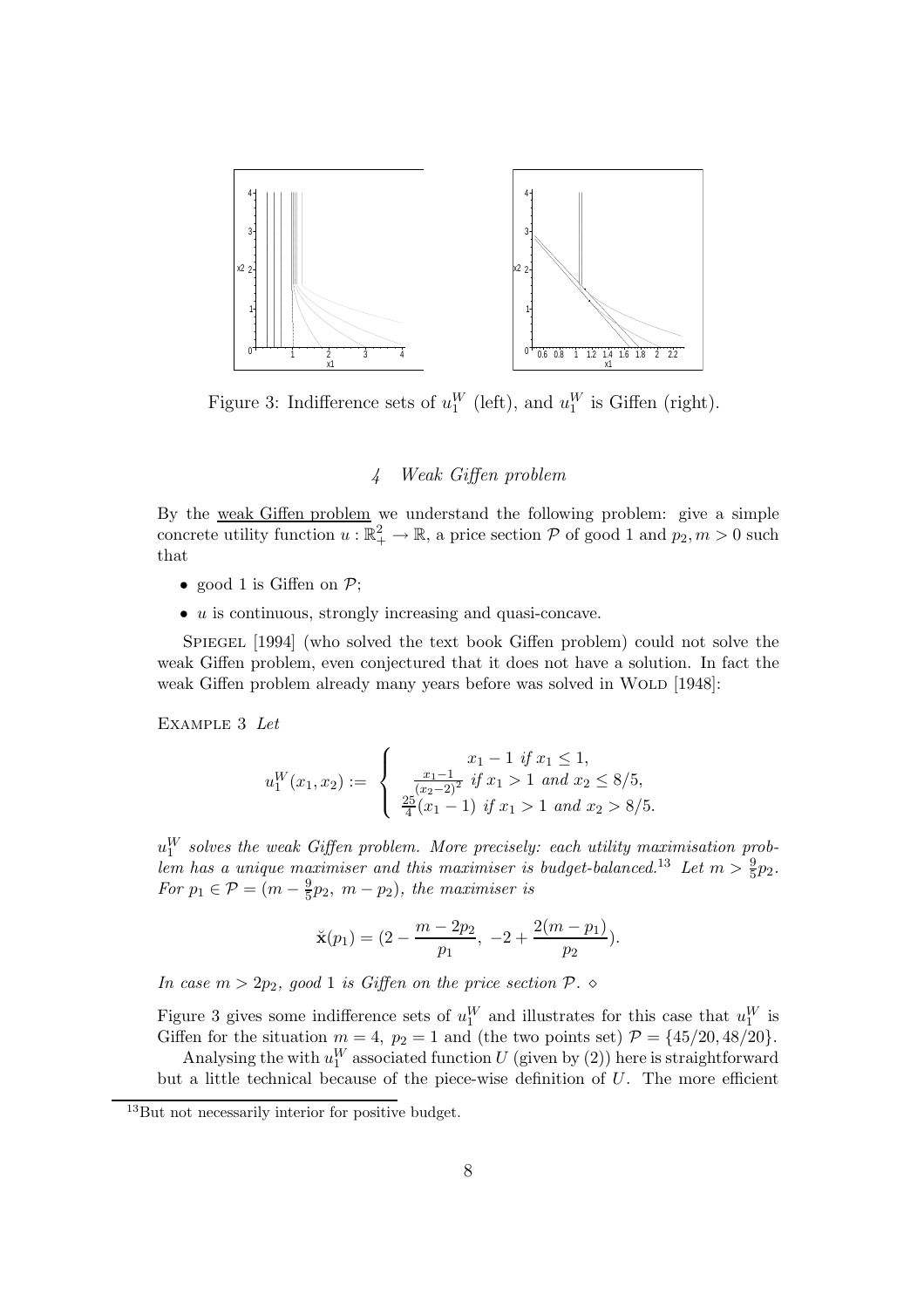proof we give (in the appendix) uses some theoretical arguments and the Utility Maximisation Rule from Section 3.

Note that in Example 3, the demand function  $\tilde{x}_1$  is strictly concave on  $\mathcal{P}$ . This is very nice, because demand functions that are strictly concave on some non-empty interval seem to be rare. Also nice is that the demand function  $\ddot{x}_1$  even is well-defined for all prices  $p_1$ . The reader may check that in case  $m = 4$  and  $p_2 = 1$  (by analysing U outside  $P$ ) that it is given by

$$
\check{x}_1(p_1) = \begin{cases}\n\frac{\frac{12}{5p_1}(p_1 \le 11/5),\\ \frac{2p_1-2}{p_1}(11/5 < p_1 < 3),\\ \frac{4}{p_1}(p_1 \ge 3).\n\end{cases}
$$

One problem with piecewise defined utility functions is that such functions often are not differentiable (on  $\mathbb{R}^2_{++}$ ) which makes that such a function can not solve the text book Giffen problem.

A whole class of other utility functions that also solve the weak Giffen problem was given by Sørenson [2006]. The interesting idea in his article is to use Leontief-like utility functions  $u$  of the form

(6) 
$$
u(x_1, x_2) = \min(f_1(x_1, x_2), f_2(x_1, x_2))
$$

with a widened angle at the indifference set kink. It is not so clear who first had this idea (also see De Jaegher, forthcoming). Possible economic interpretations of such composed utility functions can be given using the notion of characteristics of goods; see Lipsey and Rosenbluth [1971]. Due to the min-function, the utility functions here are also not partially differentiable – in fact the piece-wise definition aspect remains. We present here only one element of his class:

Example 4 Let

$$
u_2^W(x_1, x_2) := \min(x_2 + B, A(x_1 + x_2)),
$$

where  $A > 1$  and  $B > 0$ .  $u_2^W$  solves the weak Giffen problem. More precisely: suppose  $0 < \frac{m(A-1)}{B} < p_2$ . Then for  $p_1 \in \mathcal{P} = (0, \min(m_{\overline{B}}^A, p_2)),$  the utility maximisation problem has a unique maximiser. This maximiser is budget-balanced, interior, and given by

$$
\breve{\mathbf{x}}(p_1) = \left(\frac{Bp_2 - m(A-1)}{Ap_2 - p_1(A-1)}, \frac{Am - Bp_1}{Ap_2 - p_1(A-1)}\right).
$$

Good 1 is Giffen on the price section  $P \sim$ 

Although  $u_2^W$  is less complicated than  $u_1^W$ ,  $u_1^W$  has the advantage that each utility maximisation problem has a unique maximiser. Figure 4 gives some indifference sets of  $u_2^W$  for  $A = 2$  and  $B = 10$  and illustrates for this case that  $u_2^W$  is Giffen for the situation  $m = 5$ ,  $p_2 = 1$  and (the two points set)  $\mathcal{P} = \{1/3, 3/4\}.$ 

In Section 3 we have seen that the text book Giffen problem already can be solved with a quadratic utility function. However, we do not know whether there is a quadratic utility function that solves the weak Giffen problem.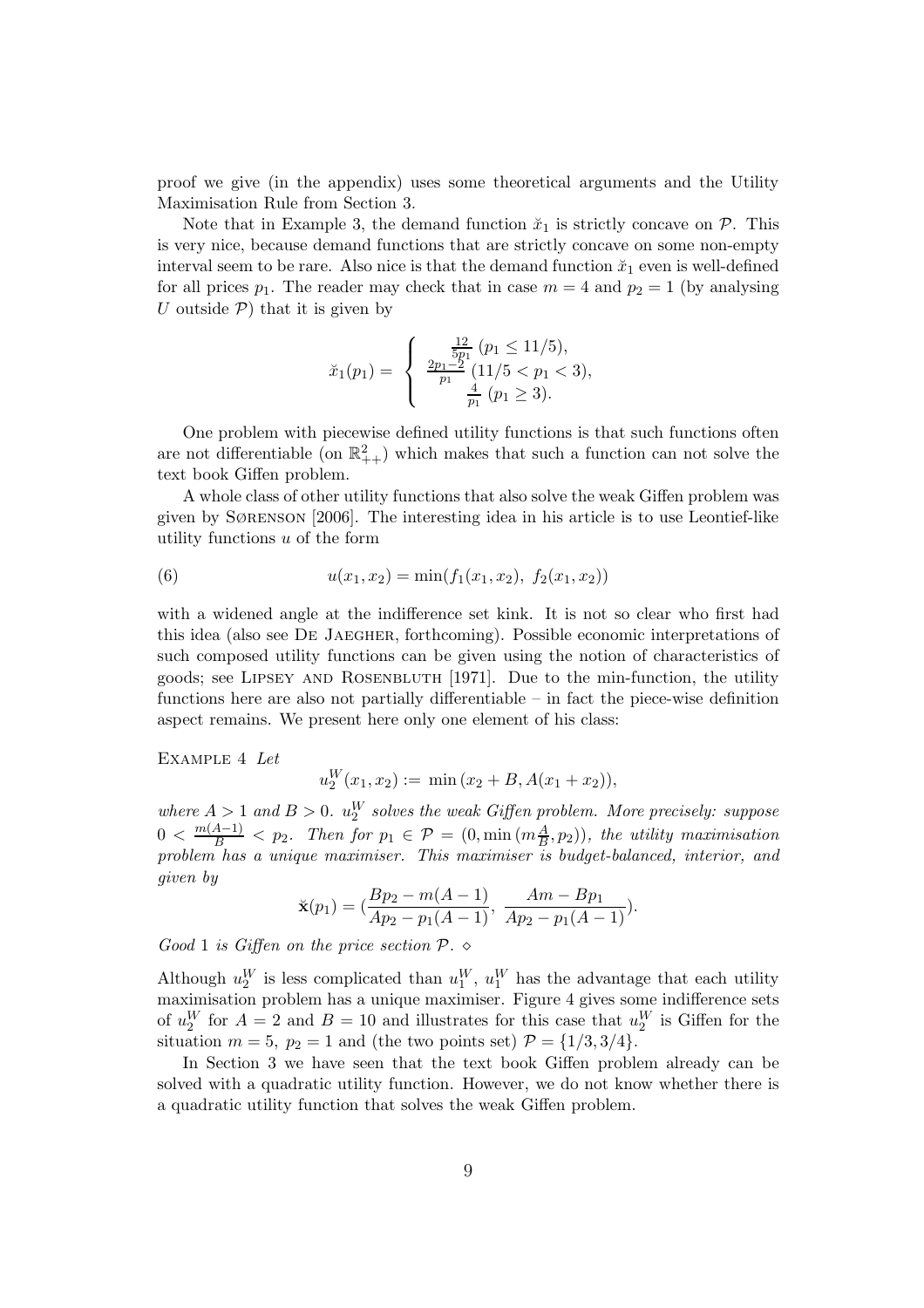

Figure 4: Indifference sets of  $u_2^W$  (left), and  $u_2^W$  is Giffen (right).

#### 5 Strong Giffen problem

No utility function in the literature solves the strong Giffen problem. However, when we do not impose the conditions that the utility function should be concrete and simple, an abstract argument of SØRENSON [2006] guarantees the existence of such a function: his natural idea is to approximate the function  $\min(z_1, z_2)$  in  $u_2^W$  by the (strictly concave) ces-function  $(z_1^{\rho} + z_2^{\rho})$  $\binom{\rho}{2}^{1/\rho}$  for  $\rho \to -\infty$ . For solving the proper strong Giffen problem one has to work out this idea. This indeed can be done with success (VON MOUCHE, 2008); the major problem is to handle the condition that the function should be simple.

Here now, we return to our utility function  $u_2^T$  which solves the text book Giffen problem. The interesting observation is, that its definition is such that the measure of the complement of its good region D (given by  $(5)$ ), is  $a^2/8$  and that thus this measure may be made arbitrary small. The conclusion is that given an arbitrary small positive number  $\epsilon$ , the utility function  $u_2^T$  (for  $a = \sqrt{8\epsilon}$ ) not only solves the text book Giffen problem but also the strong Giffen problem 'modulo a bad region of its domain with arbitrary small positive measure'.<sup>14</sup>

#### 6 Inferiority problems

We have defined three types of Giffen problems: the weak, text book and strong Giffen problem. By modifying the definitions of these notions in an obvious way we obtain the corresponding three types of inferiority problems.

Theorem 1 guarantees that  $u_1^W$  also solves the weak inferiority problem and that  $u_1^S$  also solves the strong inferiority problem. By inspecting the parameter conditions on  $p_1, p_2, m$  in the examples on  $u_1^T$  and  $u_2^T$ , one sees that they solve the text book inferiority problem and that  $u_2^W$  solves the weak inferiority problem. Concerning (other) simple concrete inferior utility functions we found only the following relevant

 $14$ Furthermore it may be worthwhile to note that in Example 2 the maximisers are in the good region D (as the proof of the example shows).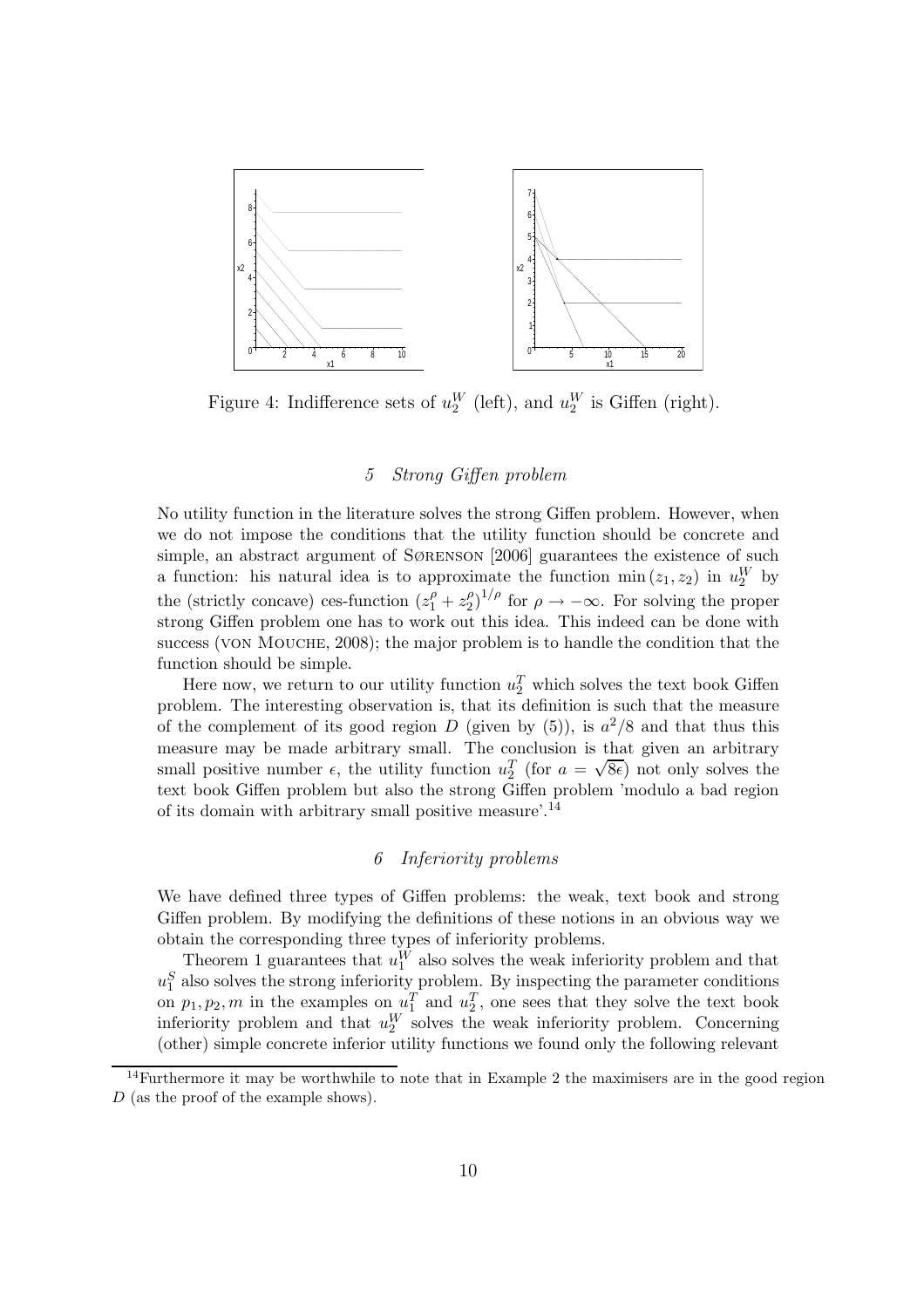example from LIEBHAFSKY [1968]:<sup>15</sup>

Example 5 Let

$$
u_1^I(x_1, x_2) := x_1^{\alpha} e^{x_2^2/2},
$$

where  $\alpha > 0$ .  $u_1^I$  is inferior. More precisely: for  $p_2 > 0$  and  $m > 2p_2\sqrt{\alpha}$ , let

$$
y_{\pm} := \frac{m \pm \sqrt{m^2 - 4p_2^2 \alpha}}{2}
$$
,  $t(m) := \left(\frac{y}{m}\right)^{\alpha} e^{\frac{y_+^2}{2p_2^2}} - 1$ .

- If  $m \leq 2p_2\sqrt{\alpha}$ , then  $\hat{\mathbf{x}}(m) = (m/p_1, 0)$  is the unique maximiser of the utility maximisation problem.
- If  $m > 2p_2\sqrt{\alpha}$  and  $t(m) \neq 0$ , then the utility maximisation problem has a unique maximiser. This maximiser is budget-balanced and given by

$$
\hat{\mathbf{x}}(m) = \begin{cases} (y_{-}/p_1, y_{+}/p_2) & \text{if } t(m) > 0, \\ (m/p_1, 0) & \text{if } t(m) < 0. \end{cases}
$$

• If  $m > 2p_2\sqrt{\alpha}$  and  $t(m) = 0$ , then  $\{(y_-/p_1, y_+/p_2), (m/p_1, 0)\}$  is the set of maximisers.

Finally, given  $\alpha, p_1, p_2 > 0$ , there exists  $m_0 > 2p_2\sqrt{\alpha}$  such that good 1 is inferior on the budget section  $[m_0, \infty)$ . ◇

Figure 5 gives some indifference sets of  $u_1^I$  in case  $\alpha = 1/10$  and illustrates for this case that  $u_1^I$  is inferior by for the situation  $p_1 = 1, p_2 = 1$  and  $\mathcal{M} = \{1, 2\}$ .  $u_1^I$  is not quasi-concave and therefore does not solve the weak inferiority problem. In order to show that  $u_1^I$  does not solve the text book inferiority problem either, we consider the system of equations (3) and (4). They only have a solution in case  $m \geq 2p_2\sqrt{\alpha}$ . In case  $m = 2p_2\sqrt{\alpha}$ , the unique solution is  $\left(\frac{m}{2p_1}, \frac{m}{2p_2}\right)$  $\frac{m}{2p_2}$ , but the result in Example 5 shows that this is not a maximiser of the utility maximisation problem. And in case  $m > 2p_2\sqrt{\alpha}$ , there is not a unique solution, but there are two different solutions:  $(y_{-}/p_1, y_{+}/p_2)$  and  $(y_{+}/p_1, y_{-}/p_2)$ .

#### 7 Conclusion

Depending on the specific properties a Giffen utility function should have, finding a simple concrete one may not be so easy (if possible at all), although verification that a given function has the desired properties is in general straightforward enough. The situation is similar to finding an antiderivative of a function: finding one may be difficult, but once found its verification is in general easily done.

With respect to the specific properties of a Giffen utility function we introduced the weak, text book and strong Giffen problem. We reviewed the literature by

<sup>&</sup>lt;sup>15</sup> In fact LIEBHAFSKY [1968] does not prove the correctness of his example and refers for that to a book of him where the analysis then is not correct. He states that the formula for  $\hat{\mathbf{x}}(m)$  in Example 5 for the case  $m > 2p_2\sqrt{\alpha}$  and  $t(m) > 0$  also is correct in case  $t(m) \leq 0$ . However, for  $\alpha = 1/10$ ,  $p_1 = 1$ ,  $p_2 = 1$ ,  $m = \frac{21}{10}p_2\sqrt{a}$ , one has  $t(m) < 0$  which (now referring to our proof in the appendix) implies  $U(m/p_1) > U(y_{-}/$ from which it follows that  $(0, m/p_1)$  is the unique maximiser instead of  $(y_2/p_1, y_2/p_2)$ .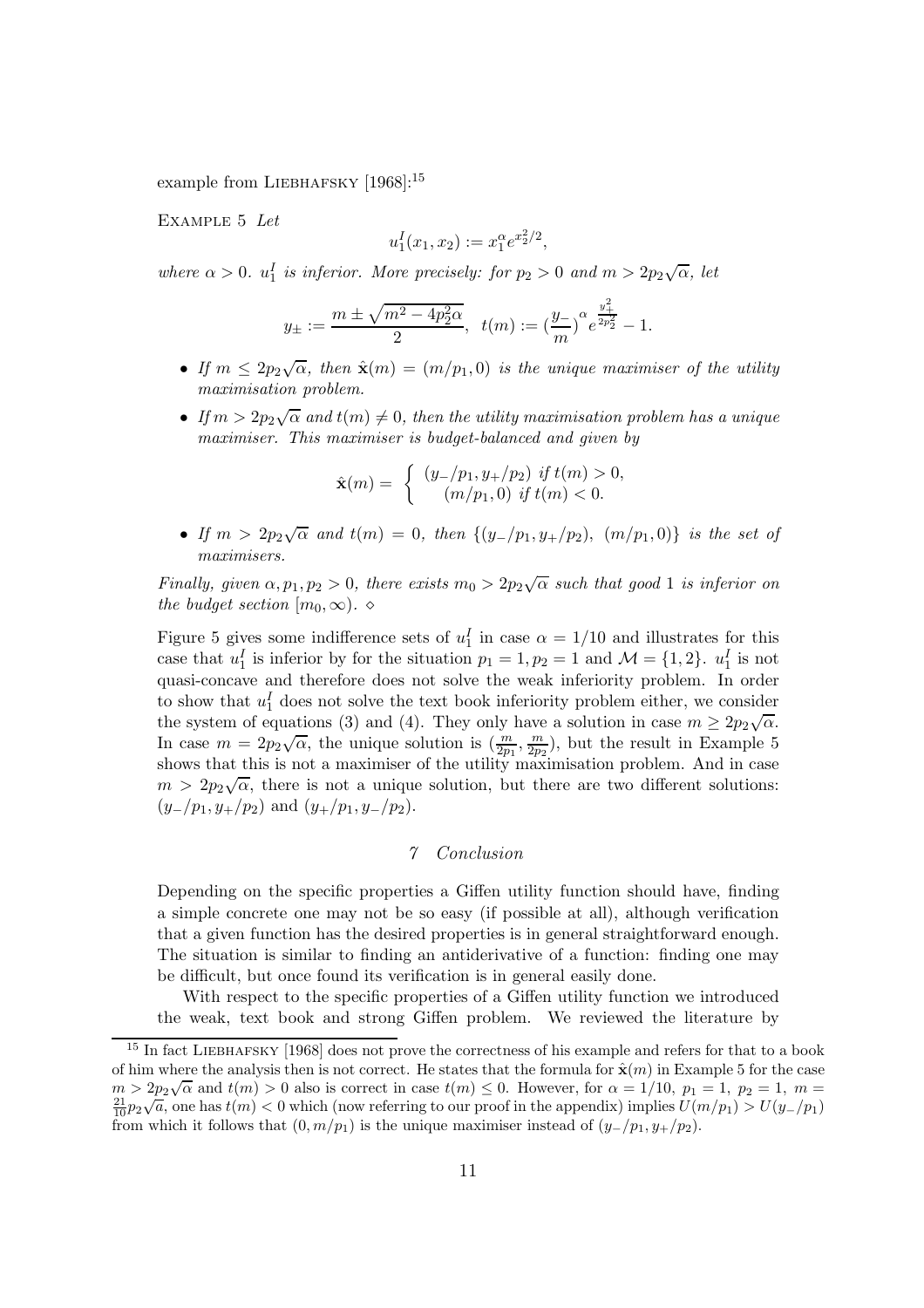

Figure 5: Indifference sets of  $u_1^I$  (left), and  $u_1^I$  is inferior (right).

providing the relevant examples of simple concrete utility functions (of WOLD [1948], Spiegel [1994] and Sørenson, 2006) that concern these problems. The example of Spiegel had to be modified to solve the text book Giffen problem in the proper sense; we also extended his example by providing a price section with more than only two points on which the good is Giffen. For Wold's example we provided a new short proof. Also, with our utility function  $u_2^T$ , we provided a more simple new solution of the text book Giffen problem.

The strong Giffen problem has been solved by Sörenson when we ignore the condition that the utility function should be concrete and simple. However, our simple concrete utility function  $u_2^T$  not only solves the text book Giffen problem but at the same time (by adjusting a parameter) the strong Giffen problem 'modulo a bad region of the domain of the utility function' with an arbitrary small positive measure.

We provided quite weak sufficient conditions for a Giffen good to be inferior. But it is not clear whether each Giffen good is inferior. Concerning inferior utility functions we reviewed an example of LIEBHAFSKY [1968] and showed that his result only holds for quite specific values of the prices and budget.

#### A Proofs of the examples

#### A.1 Proof of Example 1

Since  $u_1^T$  is strictly increasing in  $x_2$ , each maximiser is budget-balanced. Fix  $p_2 = 1$ and  $1 \leq m \leq \frac{\alpha}{\sqrt{2}} - 1$ . Now

$$
c_1^{\pm}(m) := \frac{\alpha}{m+1} \pm \sqrt{\frac{\alpha^2}{(m+1)^2} - 2}, \ c_2(m) := \frac{\alpha}{2} - \frac{1}{2}\sqrt{\alpha^2 - 8m}
$$

are well defined real numbers, and for  $m \neq 1$  one has that  $0 < c_1^-(m)$  and  $c_2(m) < \sqrt{2}$ . Also one has  $c_1^-(m) < c_2(m)$ ,<sup>16</sup> thus  $P = (c_1^-(m), c_2(m))$  is a price section.

<sup>&</sup>lt;sup>16</sup>Here is a proof: let f be the function  $c_1^- - c_2$ . Suppose m is a zero of f. Then  $(\alpha/(m+1) - \alpha/2)^2 =$  $(\sqrt{\alpha^2/(m+1)^2-2}-\sqrt{(\alpha^2-8m)/2})^2$ . Evaluating this equation, next simplifying and then squaring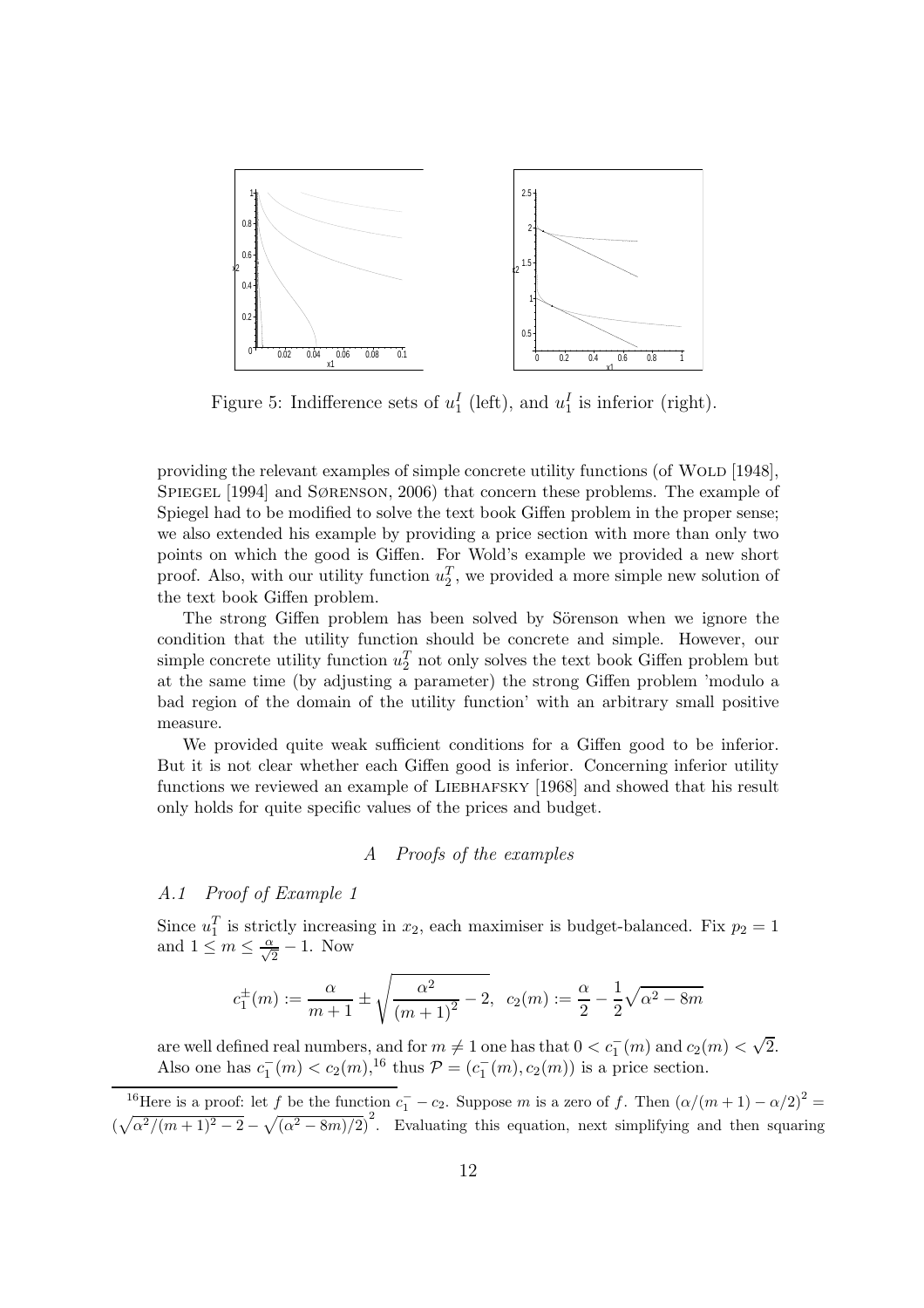Now consider the function U given by (2) where  $p_1 \in \mathcal{P}$ :

$$
U(x_1) = \left(\frac{1}{2}p_1^2 - 1\right)x_1^2 + \left(\alpha - (m+1)p_1\right)x_1 + \frac{1}{2}m^2 + m.
$$

U is a quadratic concave function. Considered as a function on the whole  $\mathbb R$  it has

$$
\breve{x}_1(p_1) = \frac{-(m+1)p_1 + b}{2 - p_1^2}
$$

as unique maximiser. However, the inequalities  $m < \frac{\alpha}{\sqrt{2}} - 1$  and  $p_1 < \sqrt{2}$  imply that  $\tilde{x}_1(p_1) > 0$  and  $p_1 < c_2(m)$  implies that  $\tilde{x}_1(p_1) < \frac{m}{p_1}$  $\frac{m}{p_1}$ . Thus we can conclude that  $\check{x}_1(p_1)$  is a maximiser of U. Its derivative is

$$
\check{x}'_1(p_1) = -\frac{m+1}{(p_1^2 - 2)^2} (p_1^2 - \frac{2\alpha}{m+1} p_1 + 2)
$$
  
=  $-\frac{m+1}{(p_1^2 - 2)^2} (p_1 - (\frac{\alpha}{m+1} + \sqrt{\frac{\alpha^2}{(m+1)^2} - 2})) (p_1 + (\frac{\alpha}{m+1} - \sqrt{\frac{\alpha^2}{(m+1)^2} - 2}))$   
=  $-\frac{m+1}{(p_1^2 - 2)^2} (p_1 - c_1^+(m))(p_1 - c_1^-(m))$ 

and we see that  $\ddot{x}'_1(p_1) > 0$  on  $P$ , as desired.

In order to see that  $u_1^T$  solves the text book Giffen problem, one finally has to check simply that  $\check{\mathbf{x}}(p_1)$  is the unique solution of the system of equations (3) and (4). Q.E.D.

#### A.2 Proof of Example 2

Suppose  $p_2 = 1$ . For the function U given by (2) we have

$$
U(x_1) = (m - p_1x_1)((m - p_1x_1) + 4(x_1 - \frac{a}{4})) = (m - p_1x_1)((4 - p_1)x_1 + m - a).
$$

In case  $m/p_1 > a/4$ , we see there is a left punctured neighbourhood of  $m/p_1$  where  $U(x_1)$  is positive. And in case  $m > a$ , we see that there is a right punctured neighbourhood of 0 where  $U(x_1)$  is positive. This implies that in both these cases the maximum of the utility maximisation problem is positive. This in turn implies that in these both cases for each maximiser  $(x_1^*, x_2^*)$  of the utility maximisation problem one has  $x_2^* > 0$  and  $x_2^* + 4x_1^* - a > 0$  and therefore  $(x_1^*, x_2^*) \in D$  (with D given by (5)). Because on D the utility function is strongly increasing, it follows that  $(x_1^*, x_2^*)$ is budget-balanced and therefore that we can use  $U$  also for further analysis in these cases.

the result after appropriate rearranging, leads to  $2m^4 - (\alpha^2 + 4)m^2 + 2m\alpha^2 - \alpha^2 + 2 = 0$ . Because 2m<sup>4</sup> – ( $\alpha^2 + 4$ )m<sup>2</sup> + 2m $\alpha^2 - \alpha^2 + 2 = 2(m-1)^2(m - \alpha/\sqrt{2}-1)(m + \alpha/\sqrt{2}+1)$ , we can conclude that the zeros of f are 1 and  $\alpha/\sqrt{2} - 1$ . Noting that  $f'(1) = (\sqrt{\alpha^2 - 8} - a) < 0$  and that f is continuous, it follows that  $f < 0$  on the interval  $(1, \alpha/\sqrt{2}-1)$ , as desired.

It would be interesting to understand the deeper meaning why the inequality  $c_1^-(m) < c_2(m)$ , that in fact came up in a natural way, holds.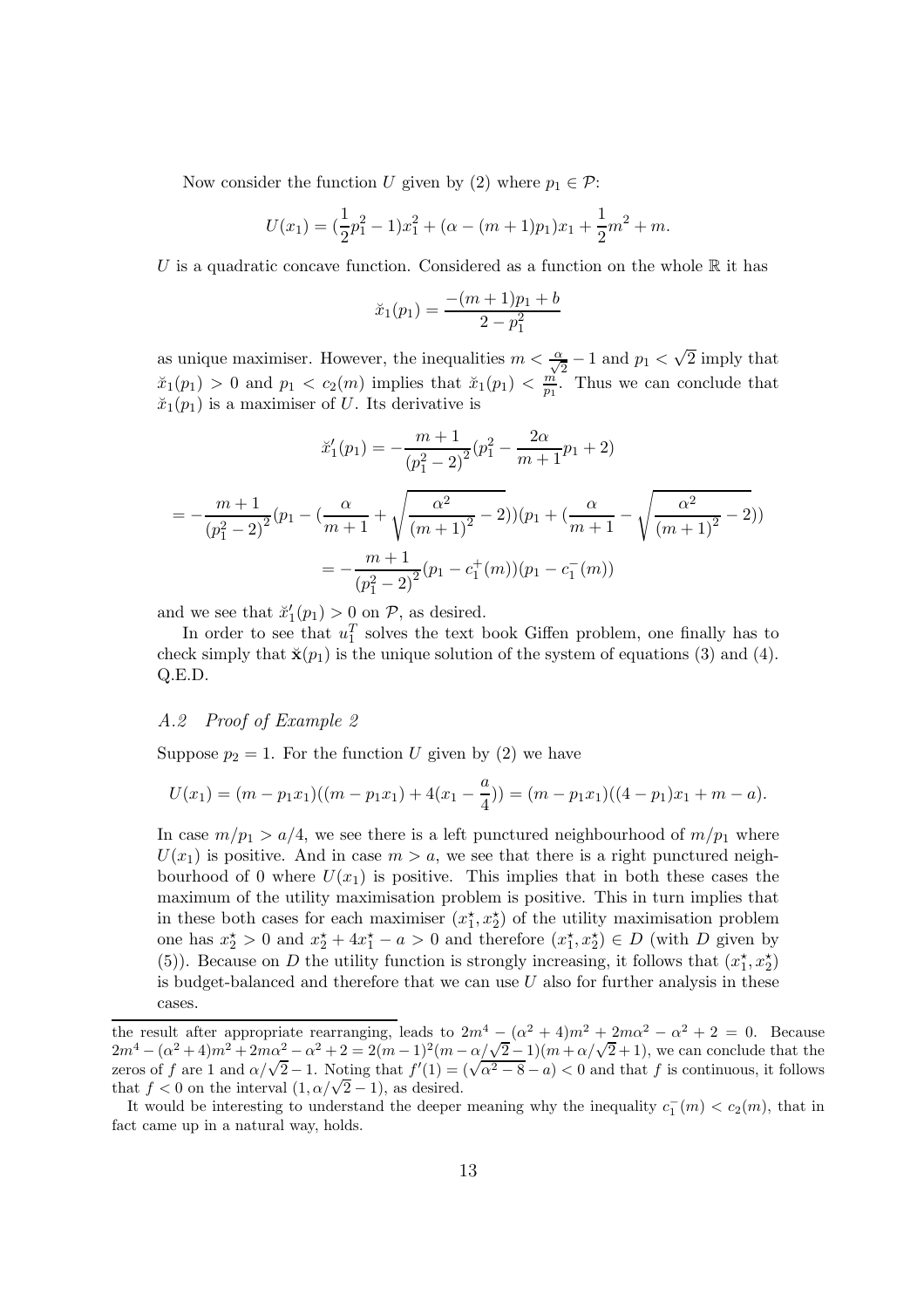Now suppose further that  $m/p_1 > a/4$  and  $m < a$ . Noting that

$$
U(x_1) = (p_1^2 - 4p_1)x_1^2 + (4m - 2mp_1 + p_1a)x_1 + m^2 - ma,
$$

studying U quickly gives that the utility maximisation problem has a unique maximiser  $\breve{\mathbf{x}}(p_1)$  as desired. We have

$$
\frac{d\breve{x}_1}{dp_1}(p_1) = -(m - \frac{a}{2}) \frac{(p_1 - \frac{4m + 4\sqrt{am - m^2}}{2m - a})(p_1 - \frac{4m - 4\sqrt{am - m^2}}{2m - a})}{p_1^2(p_1 - 4)^2}.
$$

Now further supposing that  $m > a/2$ , on P this derivative is positive and thus good 1 is Giffen on P.

In order to see that  $u_2^T$  solves the text book Giffen problem one has to check simply that  $\check{\mathbf{x}}$  is the unique solution of the system of equations (3) and (4). Q.E.D.

#### A.3 Proof of Example 3

It is straightforward to check that  $u_1^W$  is strongly increasing and continuous. Quasiconcavity of  $u_1^W$  may now be clear from the shape of the upper level sets in Figure 3; we omit a formal proof. Because  $u_1^W$  is strongly increasing each maximiser is budgetbalanced. Next we prove by contradiction that each utility maximisation problem has a unique maximiser. So suppose a, b would be two different maximisers. Because  $u_1^W$  is quasi-concave, the set of maximisers is convex and therefore each point on the segment with a and b as end points would be a maximiser too. Because all these points are budget-balanced, we would have a non-vertical line segment on which  $u$  is constant, which clearly is (by Figure 3) not the case.

Next, let  $m > \frac{9}{5}p_2$ , and consider the utility maximisation problem for  $p_1 \in \mathcal{P}$ . Let  $\check{\mathbf{x}}(p_1)$  as given. Then  $p_1\check{x}_1(p_1) + p_2\check{x}_2(p_1) = m$ . Because  $p_1 \in \mathcal{P}$  it follows that  $0 < \tilde{x}_1(p_1) < m/p_1$ . Therefore  $\tilde{\mathbf{x}}(p_1) \in \mathbb{R}^2_{++}$  and thus  $\tilde{\mathbf{x}}(p_1)$  is a solution of (3). Noting that also  $\breve{x}_1(p_1) > 1$  and  $\breve{x}_2(p_1) < 8/5$ , u is in  $\breve{x}(p_1)$  differentiable and one easily checks that  $\breve{\mathbf{x}}(p_1)$  also is a solution of (4), and even that  $\frac{\partial u}{\partial x_2}/p_2 = \frac{\partial u}{\partial x_1}$  $\frac{\partial u}{\partial x_1}/p_1 > 0.$ Because u is quasi-concave, the Utility Maximisation Rule guarantees that  $\check{\mathbf{x}}(p_1)$  is a maximiser. If  $m > 2p_2$ , then  $u_1^W$  is Giffen on  $P$ . Q.E.D.

#### A.4 Proof of Example 4

Of course,  $u_2^W$  is continuous and strongly increasing. Therefore each utility maximisation problem only has budget-balanced maximisers. And  $u_2^W$  is (quasi-) concave because it is a minimum of two concave functions.

For the utility maximisation problem we study again the function  $U$  defined by (2). We have

$$
U(x_1) = \min\left(-\frac{p_1}{p_2}x_1 + \frac{m}{p_2} + B, \ A(1 - \frac{p_1}{p_2})x_1 + \frac{Am}{p_2}\right).
$$

Further let  $0 < m \frac{A-1}{B} < p_2, p_1 \in \mathcal{P} = (0, \min(m\frac{A}{B}, p_2)).$  Now  $0 < \frac{Bp_2 - m(A-1)}{Ap_2 - p_1(A-1)} < \frac{m}{p_1}$  $\frac{m}{p_1},$  $p_1 < p_2$  and

$$
U(x_1) = \begin{cases} A(1 - \frac{p_1}{p_2})x_1 + \frac{Am}{p_2} & \text{if } 0 \le x_1 \le \frac{Bp_2 - m(A - 1)}{Ap_2 - p_1(A - 1)},\\ -\frac{p_1}{p_2}x_1 + \frac{m}{p_2} + B & \text{if } \frac{Bp_2 - m(A - 1)}{Ap_2 - p_1(A - 1)} \le x_1 \le \frac{m}{p_1}. \end{cases}
$$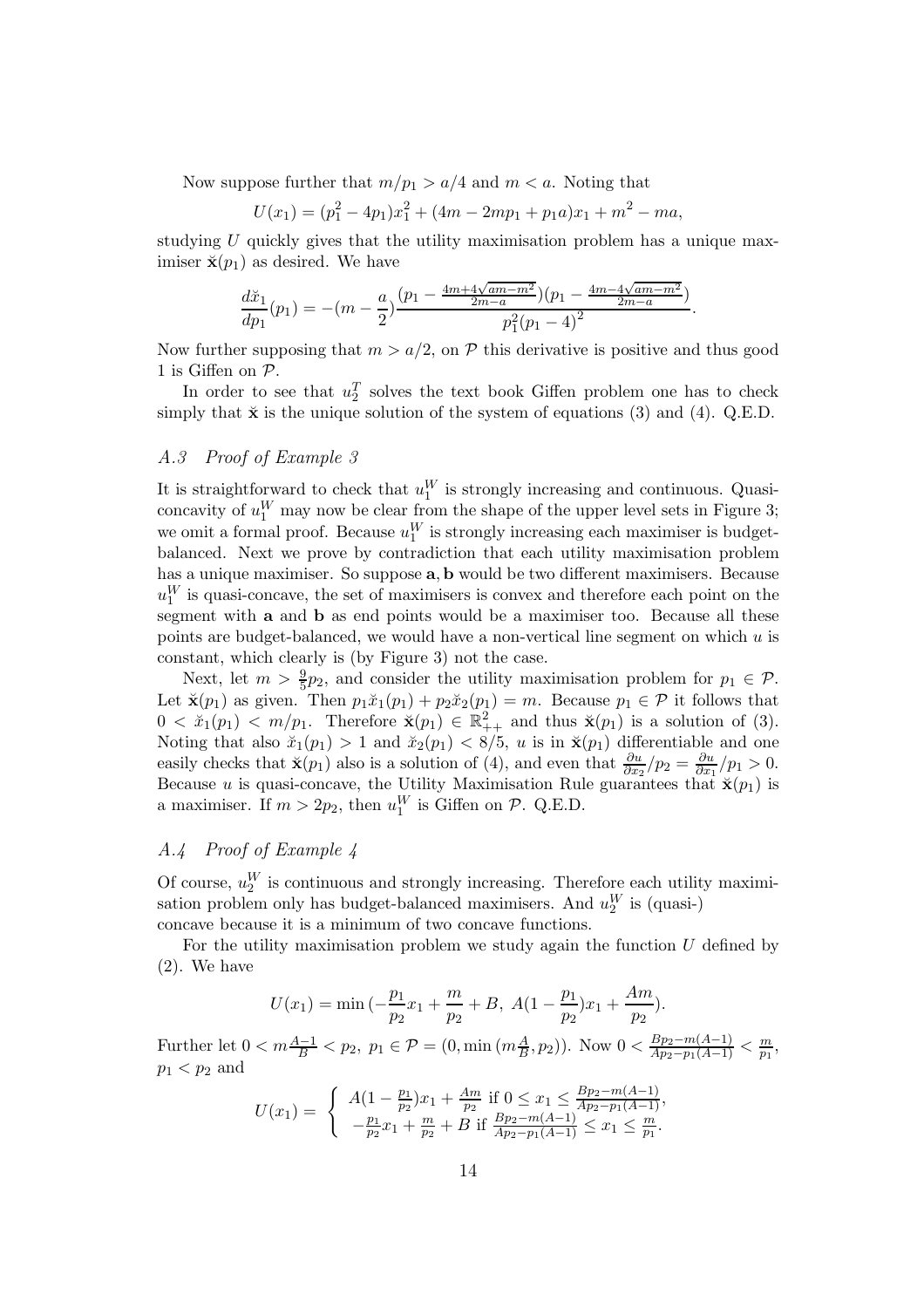We see that the unique maximiser of U is  $\frac{Bp_2 - m(A-1)}{Ap_2 - p_1(A-1)}$ . Thus good 1 is Giffen on P. Q.E.D.

#### A.5 Proof of Example 5

Because  $u_1^I$  is strongly increasing, each utility maximisation problem only has budgetbalanced maximisers and therefore we can study the function  $U$  given by  $(2)$ . We have

$$
U(x_1) = x_1^{\alpha} e^{\frac{(m-p_1x_1)^2}{2p_2^2}}.
$$

Now let  $m \neq 0$ , It is clear that 0 is not a maximiser of U. U is on  $(0, m/p_1]$ differentiable and there

$$
U'(x_1) = \frac{U(x_1)}{x_1}q(x_1),
$$

where

$$
q(x_1) := \alpha - \frac{p_1}{p_2^2} x_1(m - p_1 x_1).
$$

Note that in case  $m > 2p_2\sqrt{\alpha}$ , we have  $0 < y_-/p_1 < y_+/p_1 < m/p_1$  and

$$
q = \frac{p_1^2}{p_2^2}(x_1 - \frac{y_-}{p_1})(x_1 - \frac{y_+}{p_1}).
$$

Case  $(0 <)m < 2p_2\sqrt{\alpha}$ . Now  $q > 0$  and therefore  $U' > 0$  on  $(0, m/p_1]$ . Thus U is strictly increasing on  $(0, m/p_1]$  and therefore  $m/p_1$  is the unique maximiser of U.

Case  $m = 2p_2\sqrt{\alpha}$ . Now again U is strictly increasing on  $(0, m/p_1]$  and thus  $m/p_1$ is the unique maximiser of  $U$ .

Case  $m > 2p_2\sqrt{\alpha}$ . Now on  $(0, m/p_1]$ ,  $U'(x_1) = \frac{p_1^2}{p_2^2}$  $U(x_1)$  $\frac{(x_1)}{x_1}(x_1-\frac{y_-}{p_1})$  $\frac{y_+}{p_1}(x_1 - \frac{y_+}{p_1})$  $\frac{y_+}{p_1}$ ). So only  $y_-/p_1$ ,  $y_+/p_1$  and  $m/p_1$  may be a maximiser of U. U is on  $(0, m/p_1]$  twice differentiable:

$$
U''(x_1) = \frac{p_1^2}{p_2^2} \frac{U(x_1)}{x_1^2} \left( \left( x_1 - \frac{y_1}{p_1} \right)^2 \left( x_1 - \frac{y_1}{p_1} \right)^2 - \left( x_1 - \frac{y_1}{p_1} \right) \left( x_1 - \frac{y_1}{p_1} \right) + x_1 \left( x_1 - \frac{y_1}{p_1} \right) + x_1 \left( x_1 - \frac{y_1}{p_1} \right) \right),
$$

it follows that  $U''(y_-/p_1) < 0$  and  $U''(y_+/p_1) > 0$ . This implies that only  $y_-/p_1$  and  $m/p_1$  may be a maximiser of U. Now we have to compare  $U(y_{-}/p_1)$  and  $U(m/p_1)$ . The condition  $t(m) > 0$  is equivalent with  $U(y_{-}/p_1) > U(m/p_1)$  and therefore in this case  $y_{-}/p_1$  is the unique maximiser. The condition  $t(m) < 0$  is equivalent with  $U(y_{-}/p_1) < U(m/p_1)$  and therefore in this case  $m/p_1$  is the unique maximiser. The condition  $t(m) = 0$  is equivalent with  $U(y_{-}/p_1) = U(m/p_1)$  and therefore in this case the set of maximisers is  $\{y_2/p_1, m/p_1\}.$ 

In order to prove the last statement we note that  $\frac{dy_-\ }{dm} < 0$  and analyse the function  $t: (2p_2\sqrt{\alpha}, \infty) \to \mathbb{R}$ . We have

$$
t = \left(\frac{1}{2}(1 - \sqrt{1 - \frac{4\alpha p_2^2}{m^2})}\right)^{\alpha} e^{\frac{\left(m + \sqrt{m^2 - 4p_2^2\alpha}\right)^2}{8p_2^2}} - 1.
$$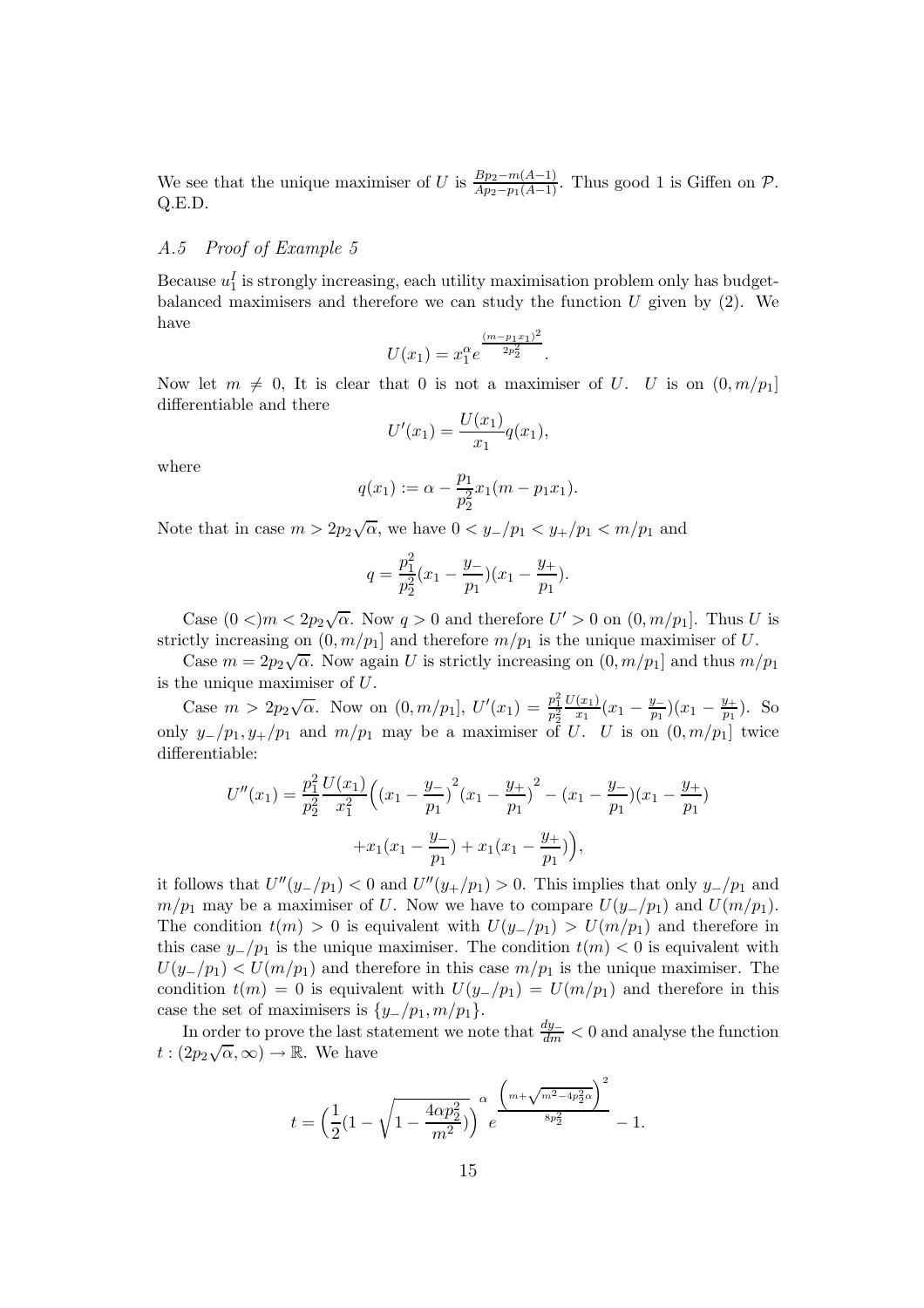This implies that  $\lim_{t\to\infty} t(m) = \infty$ . So there exist  $m_0 > 2p_2\sqrt{\alpha}$  such that  $t(m) >$  $0 \ (m \ge m_0)$ . By the above good 1 is inferior on  $[m_0, \infty)$ .<sup>17</sup> Q.E.D.

#### References

- Baruch, S. and Y. Kannai [2001], "Inferior goods, Giffen goods and shochu," in: G. Debreu, W. Neufeind, and W. Trockel (eds.), "A Festschrift for Werner Hildenbrand," pp. 1–9, Springer, Berlin.
- BERGSTROM, T. AND H. VARIAN [1996], Workouts in Intermediate Microeconomics, fourth ed., Norton & Company, New York, iSBN 0-393-96843-X.
- De Jaegher, K. [forthcoming], "Asymmetric substitutability: Theory and some applications," Economic Inquiry.
- DOUGAIN, W. [1982], "Giffen good and law of demand," Journal of Political Economics, 90, 8009–8015.
- Jensen, R. and N. Miller [2008], "Giffen behavior and Subsisence Consumption," American Economic Review, 98, 4, 1553–1577.
- Liebhafsky, H. [1968], The Nature of Price Theory, Homewood.
- LIPSEY, R. AND G. ROSENBLUTH [1971], "A contribution to the new theory of demand: a rehabilitation of the Giffen good," Revue canadienne d'Economique, IV, 131–163.
- Mas-Colell, A., M. Whinston, and R. Green [1995], Microeconomic Theory, Oxford University Press, New York, iSBN 0 19 510268 1.
- McKenzie, D. [2002], "Are tortillas a Giffen good in mexico?" Economics Bulletin, 15, 1–7.
- Moffatt, P. [2002], "Is Giffen behaviour compatible with the axioms of consumer theory?" Journal of Mathematical Economics, 37, 259–267.

<sup>17</sup>A straightforward calculation shows that

$$
t' = \frac{1}{4} \frac{(\sqrt{m^2 - 4p_2^2 \alpha} (m + \sqrt{m^2 - 4p_2^2 \alpha})) e^{\frac{\left(m + \sqrt{m^2 - 4p_2^2 \alpha}\right)^2}{8p_2^2}}}{mp_2^2 \sqrt{m^2 - 4p_2^2 \alpha}}}{mp_2^2 \sqrt{m^2 - 4p_2^2 \alpha}} \left(\frac{m - \sqrt{m^2 - 4p_2^2 \alpha}}{2m}\right)^{\alpha}.
$$

This implies that  $t' > 0$  and thus that t is strictly increasing. Therefore for  $m_0$  even each  $m_0 > 2p_2\sqrt{\alpha}$ with  $t(m_0) > 0$  can be taken.

NACHBAR, J. [1998], "The last word on Giffen goods?" Economic Theory, 11, 403– 412.